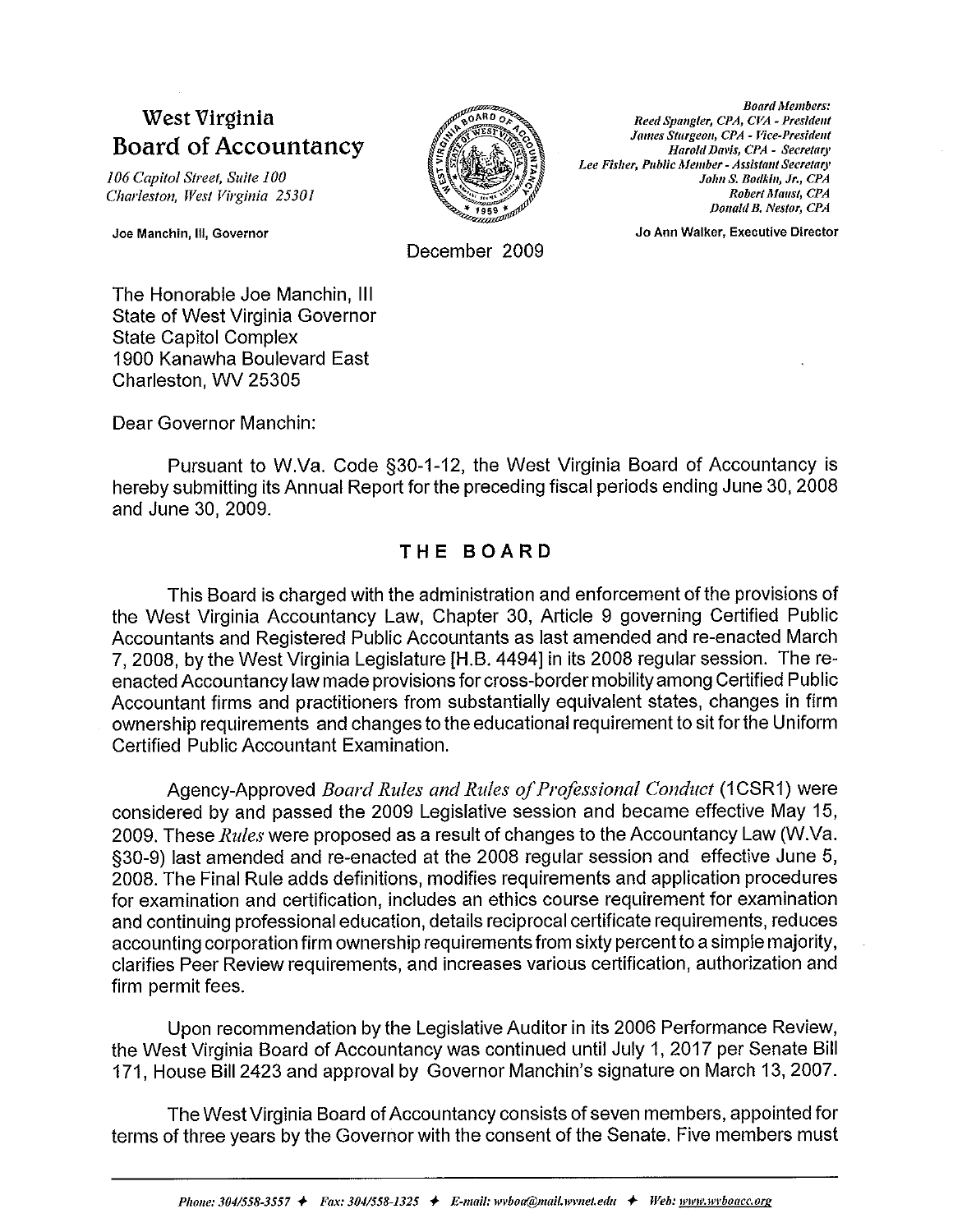# December 2009 Report to the Governor

be Certified Public Accountants, one member must be a Public Accountant so long as twenty five or more public accountants are registered by the Board (if fewer than twenty five public accountants then the member may be either a public accountant or a certified public accountant), and one member must be a citizen member who is a resident of this State, who is not licensed under the provisions of this article and who also is not a bookkeeper, enrolled agent or a person who provides or offers to provide to the public any bookkeeping, tax preparation, financial advisory or insurance services.

The following persons have served as Members of the Board for the periods covered by this Report.

For the period beginning July 1, 2008 through June 30, 2009:

| <b>Board Member</b>                                | City             | <b>Term Ending</b> | Appointed/Reappointed |            |  |
|----------------------------------------------------|------------------|--------------------|-----------------------|------------|--|
| Reed Spangler, CPA, President                      | Charleston, WV   | 6/30/2011          | Reappointed           | 12/18/2008 |  |
| James Sturgeon, CPA, Vice President Charleston, WV |                  | 6/30/2010          | Reappointed           | 12/18/2008 |  |
| Harold Davis, CPA, Secretary                       | Lenore, WV       | 6/30/2009          | Reappointed           | 12/18/2008 |  |
| Lee Fisher, Public Member                          | Little Birch, WV | 6/30/2010          | Reappointed           | 12/18/2008 |  |
| John S. Bodkin, Jr.                                | Wheeling, WV     | 6/30/2009          | Reappointed           | 12/18/2008 |  |
| Robert S. Maust, CPA                               | Morgantown, WV   | 6/30/2011          | Reappointed           | 12/18/2008 |  |
| Donald B. Nestor                                   | Buckhannon, WV   | 6/30/2010          | Appointed             | 12/18/2008 |  |

For the period beginning July 1, 2007 through June 30, 2008:

| <b>Board Member</b>                | City             | <b>Term Ending</b> | Appointed/Reappointed |            |  |
|------------------------------------|------------------|--------------------|-----------------------|------------|--|
| Robert S. Maust, CPA, President    | Morgantown, WV   | 6/30/2008          | Appointed             | 01/30/2006 |  |
| Reed Spangler, CPA, Vice President | Charleston, WV   | 6/30/2008          | Appointed             | 01/30/2006 |  |
| James Sturgeon, CPA, Secretary     | Charleston, WV   | 6/30/2007          | Appointed             | 01/30/2006 |  |
| Harold Davis, CPA, Assist. Sec     | Lenore, WV       | 6/30/2006          | Appointed             | 01/30/2006 |  |
| John S. Bodkin, Jr.                | Wheeling, WV     | 6/30/2006          | Appointed             | 08/27/2003 |  |
| William M. Ellis, Jr., CPA         | Charleston, WV   | 6/30/2007          | Reappointed           | 01/30/2006 |  |
| Lee Fisher, Public Member          | Little Birch, WV | 6/30/2007          | Appointed             | 02/15/2006 |  |

The Accountancy Law provides that all fees and other moneys, except administrative fines, received by the Board must be deposited in a Special Revenue Fund at the Office of the West Virginia State Treasurer and the expenses of the Board office are disbursed from and charged to this Fund. Schedules of these receipts and disbursements for the fiscal years ended June 30, 2008 and June 30, 2009 are included in the report and marked Exhibit "A". The West Virginia Board of Accountancy underwent a legislative post audit of the collection and deposit of revenues for the period July 1, 2006 through June 30, 2008. The audit was conducted in accordance with auditing standards generally accepted in the United States and Government Auditing Standards issued by the U.S. Comptroller General. The only exception noted was the failure to make timely deposits as required by Chapter 12, Article 2, Section 2 of the West Virginia Code, as amended. The Board has agreed to fully comply with the above-referenced section of the Code.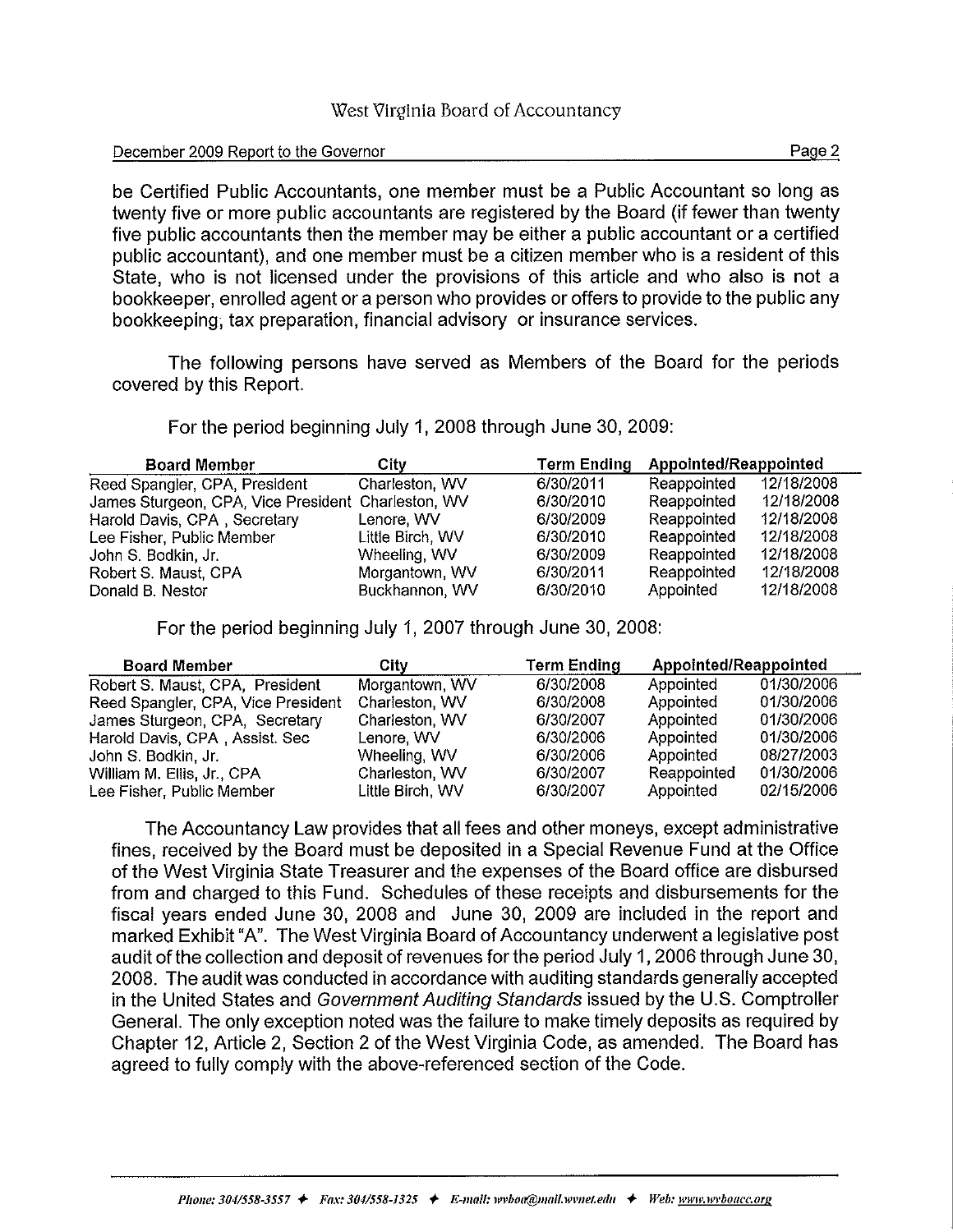December 2009 Report to the Governor

# **EXAMINATION FOR CERTIFICATE OF CERTIFIED PUBLIC ACCOUNTANT**

In April 2004, the Board implemented the computer-based American Institute of Certified Public Accountant examination given in four separate windows throughout the year. Questions are prepared by the Board of Examiners and uniformly graded either electronically and/or by professional graders who do not know the identity of the candidates. Grading costs for the computer-based exam are paid by the candidate directly to the National Association of State Board of Accountancy (NASBA). Subjects covered by the uniform examination are Business Environment and Concepts (BEC). Auditing (AUD). Regulation (REG), and Financial Accounting & Reporting (FAR).

Candidates may sit for the required Test Sections individually and in any order and are required to attain a score greater than or equal to 75 in each examination subject before he or she will be declared to have passed the examination. Credit for any Test Sections passed are valid for eighteen months from the actual date the candidate sat for and passed that Test Section. Candidates must pass all four Test Sections of the Uniform CPA Examination within a rolling eighteen-month period, which begins on the date that the first Test Section passed is taken or lose credit for any Test Sections passed outside the 18-month period.

Other Exhibits included in this report for licensure/examination activities performed by the Board of Accountancy for the periods ending June 30, 2008 and June 30, 2009 are:

- Exhibit "B" New Certificates of Certified Public Accountants
- Exhibit "C" CPA Examination Statistics
- Exhibit "D" Licensure and Complaint Statistics
- Exhibit "E" New Firm Permits, Accounting Corporations and PLLCs
- Exhibit "F" New Firm and Individual Practitioner Authorizations to Perform Attest & Compilation **Services**
- Exhibit "G" Licensee by County practice

Respectfully submitted.

Keed Frangler Reed Spangler, CPA, President

Harold B. Davis, CPA, Secretary

Legislative Librarian (Electronically via e-mail)  $\mathbf{C}^*$ West Virginia Secretary of State WV Association of Licensing Boards (2 CDs) WV Legislative Auditor (Electronically via e-mail) WV Archives (Paper copy and 1 CD)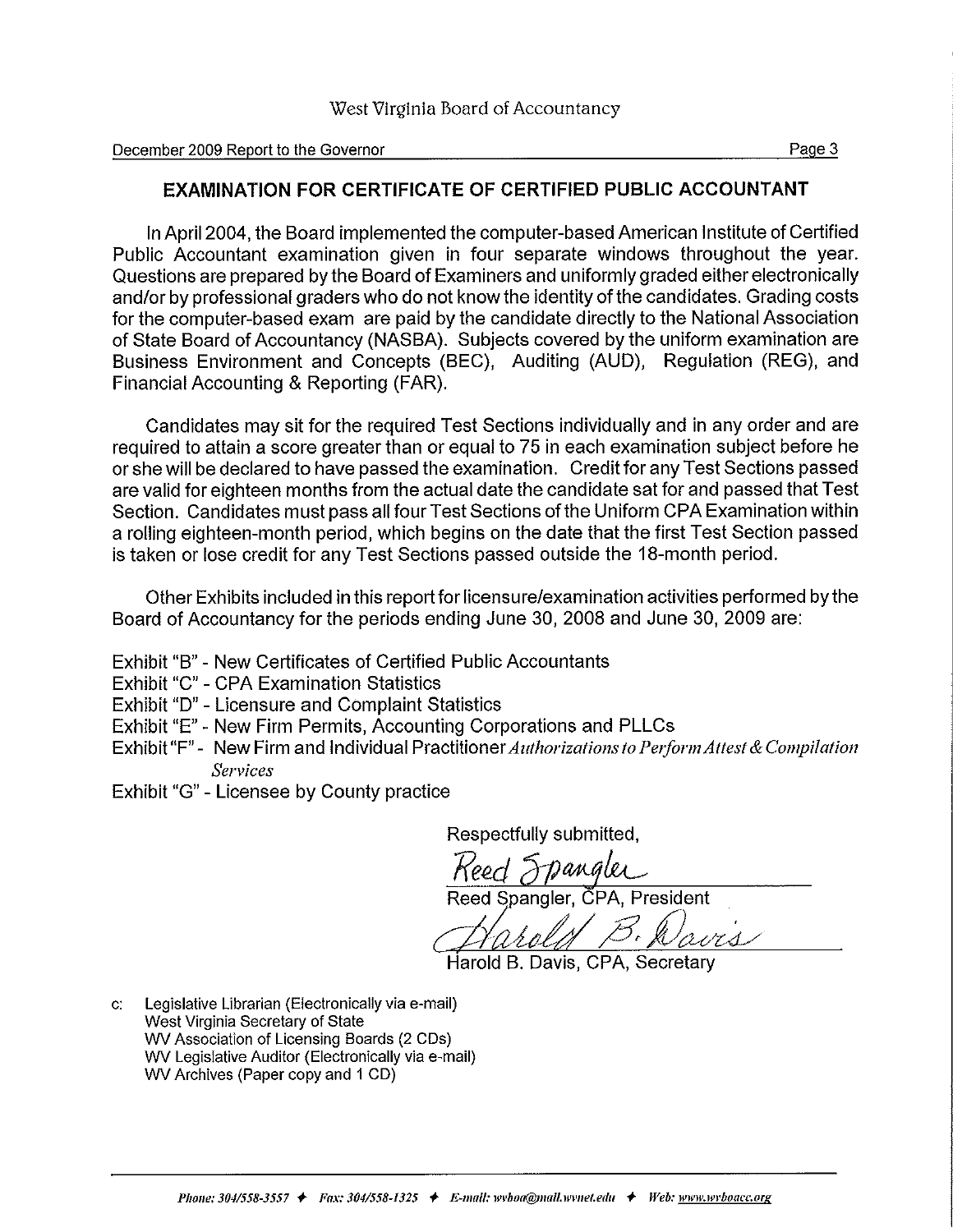## **Summary of Receipts & Expenditure July 1, 2008 - June 30, 2009**

|           | Balance July 1, 2008          |              | 255,071.15 |
|-----------|-------------------------------|--------------|------------|
| Receipts: |                               |              |            |
|           | License Applications/Renewals | \$285,420.00 |            |
|           | <b>CPA Examination Fees</b>   | \$51,210.00  |            |
|           | Disciplinary                  | \$2,400.00   |            |
|           | <b>CPE Late Filing Fees</b>   | \$20,230.00  |            |

Other \$11,775.50

# **Total Receipts for 7/1/2008 to 6/30/2009** 371,035.50

#### **Total Receipts & Balance Forward** 626,106.65

| <b>Disbursements</b> |                                               |              |
|----------------------|-----------------------------------------------|--------------|
| 001                  | <b>Personal Services</b>                      | \$145,511.88 |
| 002                  | Board Member Per Diem                         | \$4,950.00   |
| 004                  | Increment                                     | \$4,380.00   |
| 010                  | Administrative Expense Fees                   | \$950.00     |
| 011                  | Matching S.S. Funds                           | \$11,638.46  |
| 012                  | Matching Public Employee Insurance Funds      | \$13,637.16  |
| 014                  | <b>Workers Compensation Funds</b>             | \$499.00     |
| 016                  | <b>WV Public Employment Retirmement Funds</b> | \$14,973.18  |
| 020                  | Office Expense (supplies)                     | \$3,941.06   |
| 021                  | Printing                                      | \$479.01     |
| 022                  | Rent                                          | \$33,000.00  |
| 024                  | Telephone                                     | \$2,034.97   |
| 025                  | Professional Contracts (AICPA, K.S., A.G.)    | \$8,347.56   |
| 026                  | Travel                                        | \$4,793.05   |
| 027                  | IS&C                                          | \$4,208.58   |
| 030                  | Rental (Office equipment)                     | \$1.957.25   |
| 031                  | <b>Association Dues</b>                       | \$4,240.00   |
| 032                  | Fire/Auto/Bond and Other Insurance            | \$2,744.00   |
| 038                  | <b>Maintenance Contracts</b>                  | \$4,049.09   |
| 051                  | Miscellaneous                                 | \$0.00       |
| 052                  | Training & Development                        | \$99.00      |
| 053                  | Postage                                       | \$8,402.35   |
| 054                  | <b>Computer Expense</b>                       | \$196.65     |
| 058                  | Miscellaneous Equipment Purchase              | \$0.00       |
| 061                  | <b>Equipment Repair</b>                       | \$50.00      |
| 096                  | <b>Other Interests &amp; Penalties</b>        | \$3.57       |
| 110                  | Public Employees Insurance Reserve Transfer   | \$1,382.00   |
| 160                  | <b>Retirement Health Benefit Trust</b>        | \$4,388.16   |
|                      |                                               |              |

# **Total Disbursements 7/1/2008 to 6/30/2009** 280,855.98

#### **Balance Forward July 1, 2009 345,250.67**

Balance incudes license fees collected for next period beginning 7/1/2009-6/30/2010 deposited in Treasury of State of West Virginia.

S:\Office\AnnRpt\December 2009 Report\Summary of Receipts and Expenditures.xls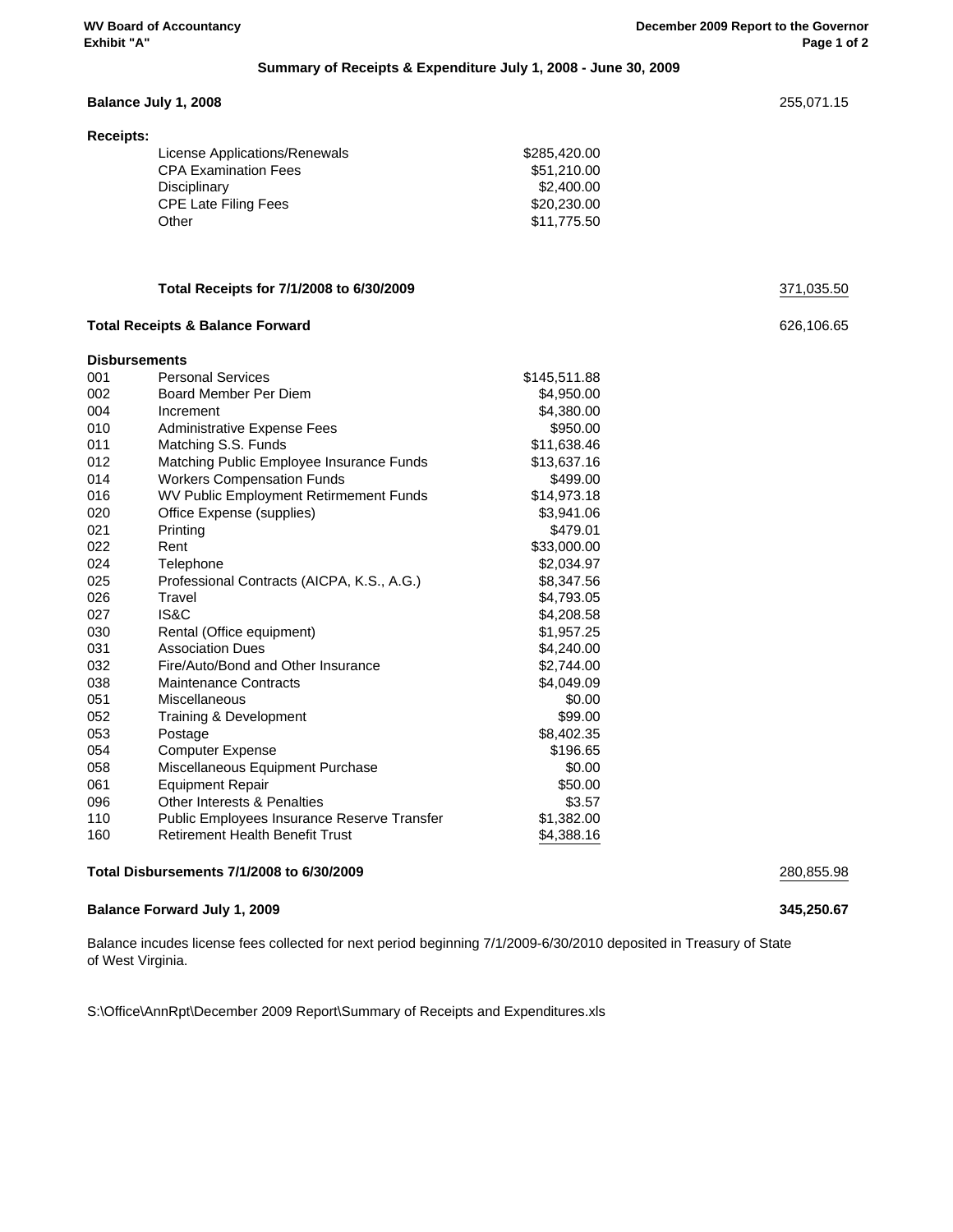### **Summary of Receipts & Expenditure July 1, 2007 - June 30, 2008**

#### **Balance July 1, 2007** 200,577.01

| Receipts:                     |              |
|-------------------------------|--------------|
| License Applications/Renewals | \$268,880.00 |
| <b>CPA Examination Fees</b>   | \$33,290,00  |
| Disciplinary                  | \$4.235.65   |
| <b>CPE Late Filing Fees</b>   | \$20,010,00  |
| Other                         | \$14,624.25  |

# **Total Receipts for 7/1/2007 to 6/30/2008** 341,039.90

#### **Total Receipts & Balance Forward** 541,616.91

| <b>Disbursements</b> |                                                    |              |
|----------------------|----------------------------------------------------|--------------|
| 001                  | <b>Personal Services</b>                           | \$139,981.00 |
| 002                  | Board Member Per Diem                              | \$4,950.00   |
| 004                  | Increment                                          | \$3,500.00   |
| 010                  | <b>Administrative Expense Fees</b>                 | \$900.00     |
| 011                  | Matching S.S. Funds                                | \$11,165.52  |
| 012                  | Matching Public Employee Insurance Funds           | \$13,637.16  |
| 014                  | <b>Workers Compensation Funds</b>                  | \$482.00     |
| 016                  | WV Public Employment Retirmement Funds             | \$14,456.22  |
| 020                  | Office Expense (supplies)                          | \$3,310.83   |
| 021                  | Printing                                           | \$2,930.89   |
| 022                  | Rent                                               | \$31,350.00  |
| 024                  | Telephone                                          | \$2,585.86   |
| 025                  | Professional Contracts (AICPA, K.S., A.G.)         | \$9,374.65   |
| 026                  | Travel                                             | \$5,323.72   |
| 027                  | IS&C                                               | \$3,742.96   |
| 030                  | Rental (Office equipment)                          | \$1,755.36   |
| 031                  | <b>Association Dues</b>                            | \$4,240.00   |
| 032                  | Fire/Auto/Bond and Other Insurance                 | \$2,924.00   |
| 038                  | <b>Maintenance Contracts</b>                       | \$4,372.17   |
| 051                  | Miscellaneous                                      | \$131.00     |
| 052                  | Training & Development                             | \$99.00      |
| 053                  | Postage                                            | \$13,063.22  |
| 054                  | <b>Computer Expense</b>                            | \$6,542.59   |
| 058                  | Miscellaneous Equipment Purchase                   | \$1,149.14   |
| 061                  | <b>Equipment Repair</b>                            | \$202.00     |
| 096                  | Other Interests & Penalties                        | \$13.65      |
| 110                  | <b>Public Employees Insurance Reserve Transfer</b> | \$1,342.00   |
| 160                  | <b>Retirement Health Benefit Trust</b>             | \$3,020.82   |

### **Total Disbursements 7/1/2007 to 6/30/2008** 286,545.76

**Balance Forward July 1, 2008 255,071.15**

Balance incudes license fees collected for next period beginning 7/1/2008-6/30/2009 deposited in Treasury of State of West Virginia.

S:\Office\AnnRpt\December 2008 Report\Summary of Receipts and Expenditures.xls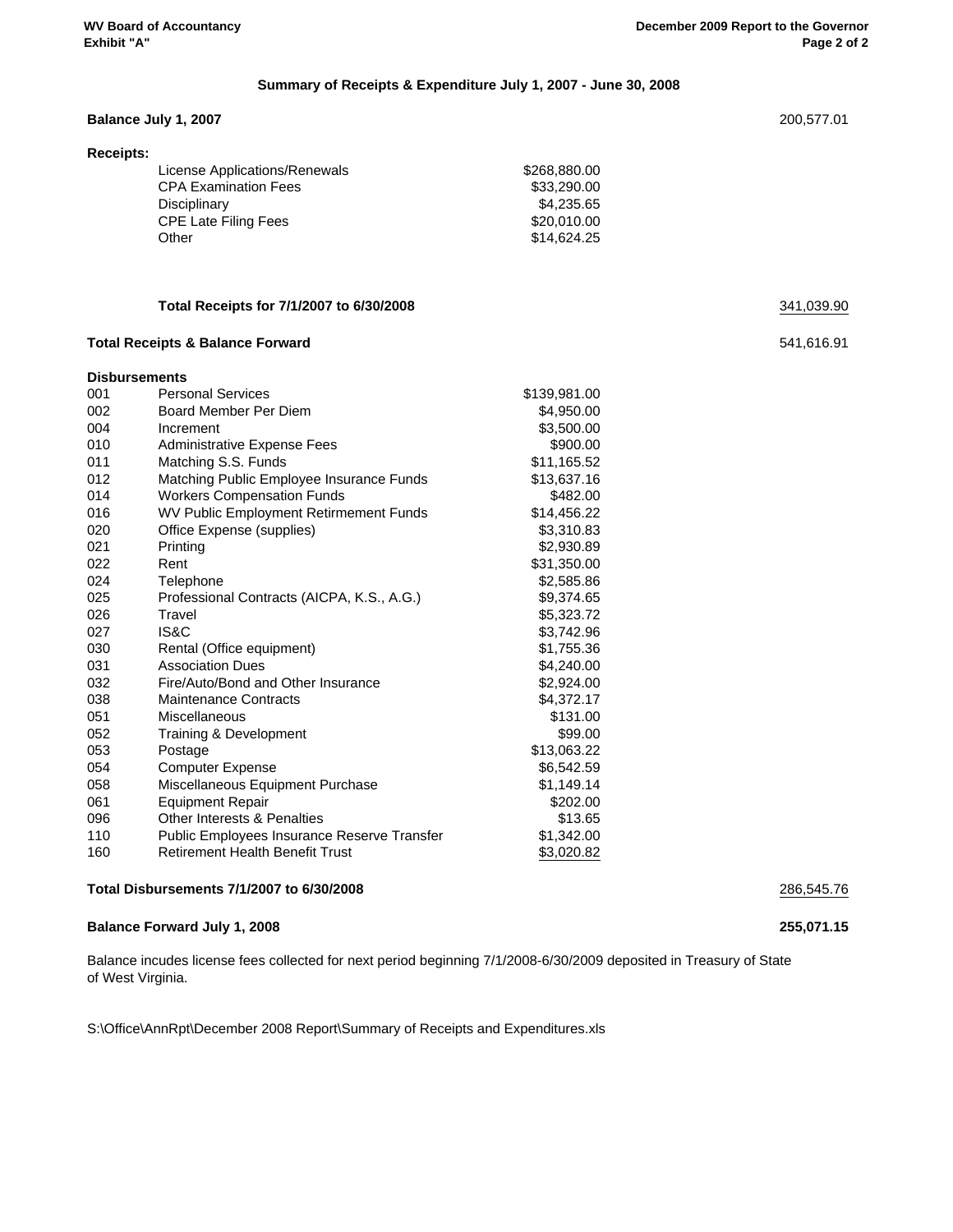# **Certificates Issued July 1, 2008 to June 30, 2009**

|    |                 | <b>Number Issued Reciprocal State</b>                             | <b>CertDate</b> | LastName         | <b>FirstName</b>   | <b>MiddleName</b> | <b>Suffix City</b> |                        | <b>State</b> |
|----|-----------------|-------------------------------------------------------------------|-----------------|------------------|--------------------|-------------------|--------------------|------------------------|--------------|
| 1  | WV004685        |                                                                   | 07/01/2008      | <b>ROBISON</b>   | WILLIAM            | С                 |                    | McDONALD               | PA           |
| 2  | WV004686        |                                                                   | 07/08/2008      | <b>STARCHER</b>  | <b>LISA</b>        | <b>MARIE</b>      |                    | SO CHARLESTON          | WV           |
| 3  | WV004687        | OH                                                                | 07/08/2008      | <b>ZENO</b>      | <b>MICHAEL</b>     | <b>ANTHONY</b>    |                    | <b>BELLAIRE</b>        | OH           |
| 4  | WV004688        | OH                                                                | 09/08/2008      | PARRISH          | CHANTELLE          | S                 |                    | <b>FLUSHING</b>        | OH           |
| 5  | WV004689        |                                                                   | 07/11/2008      | <b>BASNETT</b>   | <b>TINA</b>        | <b>MARIE</b>      |                    | <b>MORGANTOWN</b>      | WV           |
| 6  | WV004690        |                                                                   | 07/11/2008      | <b>DEAN</b>      | <b>MATTHEW</b>     | <b>COREY</b>      |                    | <b>CLARKSBURG</b>      | WV           |
| 7  | WV004691        |                                                                   | 07/11/2008      | <b>MAYO</b>      | <b>NICHOLAS</b>    | <b>EUGENE</b>     |                    | <b>HUNTINGTON</b>      | WV           |
| 8  | WV004692        |                                                                   | 07/11/2008      | MOLLOHAN         | <b>JOHN</b>        | <b>DAVID</b>      | $\mathbf{I}$       | WINSTON-SALEM          | NC           |
| 9  | WV004693        |                                                                   | 07/14/2008      | <b>WILLIAMS</b>  | <b>STEVEN</b>      | <b>GLENN</b>      |                    | <b>FAIRMONT</b>        | WV           |
| 10 | WV004694        |                                                                   | 07/14/2008      | <b>MEADOWS</b>   | <b>MELANIE</b>     | <b>RENAE</b>      |                    | <b>WINFIELD</b>        | WV           |
| 11 | WV004695        |                                                                   | 07/14/2008      | <b>YOUNG</b>     | ANDREW             | D                 |                    | <b>CHARLESTON</b>      | WV           |
| 12 | WV004696        |                                                                   | 07/22/2008      | <b>JIVIDEN</b>   | <b>SHANE</b>       | <b>LEIGHTON</b>   |                    | <b>SCOTT DEPOT</b>     | WV           |
| 13 | WV004697        |                                                                   | 08/01/2008      | <b>NEWTON</b>    | <b>KRISTA</b>      | <b>LYNN</b>       |                    | <b>SO CHARLESTON</b>   | WV           |
| 14 | WV004698        | VA                                                                | 08/12/2008      | <b>SPENCER</b>   | JILLIAN            | RAE               |                    | KANAWHA HEAD           | WV           |
| 15 | WV004699        |                                                                   | 09/11/2008      | <b>MISER</b>     | <b>RICHARD</b>     | <b>THOMAS</b>     | JR                 | <b>BRIDGEPORT</b>      | WV           |
| 16 | WV004700        |                                                                   | 09/17/2008      | <b>EVANS</b>     | <b>JENNIFER</b>    | <b>MELCINA</b>    |                    | CRAIGSVILLE            | WV           |
| 17 | WV004701        | VA                                                                | 09/30/2008      | COREY            | <b>JAMES</b>       | <b>MATTHEW</b>    |                    | <b>HARPERS FERRY</b>   | WV           |
| 18 | WV004702        |                                                                   | 10/06/2008      | <b>BEALL</b>     | <b>KATHERINE</b>   | <b>RACHEL</b>     |                    | <b>DAVIS</b>           | WV           |
| 19 | WV004703        |                                                                   | 10/06/2008      | CHARLTON         | <b>ADAM</b>        | PAUL              |                    | PARKERSBURG            | WV           |
| 20 | WV004704        |                                                                   | 10/06/2008      | <b>DANIELS</b>   | <b>LISA</b>        | <b>DIANE</b>      |                    | <b>ELKINS</b>          | WV           |
| 21 | WV004705        |                                                                   | 10/06/2008      | <b>DOWNEY</b>    | AMY                | <b>WILLIAMS</b>   |                    | <b>WALTON</b>          | <b>WV</b>    |
| 22 | WV004706        |                                                                   | 10/06/2008      | <b>GARCIA</b>    | <b>DAVID</b>       | <b>MICHAEL</b>    |                    | <b>BLUEFIELD</b>       | WV           |
| 23 | WV004707        |                                                                   | 10/06/2008      | <b>SMITH</b>     | <b>PATRICK</b>     | <b>MARLOW</b>     |                    | <b>CHARLESTON</b>      | WV           |
| 24 | WV004708        | VA                                                                | 10/08/2008      | <b>GREENE</b>    | <b>JOHN</b>        | DARDEN            |                    | <b>ST ALBANS</b>       | WV           |
| 25 | WV004709        |                                                                   | 10/08/2008      | <b>DUNLAP</b>    | ANDREA             | М                 |                    | <b>GRIFFITHSVILLE</b>  | WV           |
| 26 | WV004710        |                                                                   | 10/15/2008      | <b>STONE</b>     | <b>JODI</b>        | М                 |                    | <b>NEW PORT RICHEY</b> | FL.          |
| 27 | WV004711        |                                                                   | 10/17/2008      | <b>BOHRER</b>    | <b>ALLISON</b>     | <b>MICHELE</b>    |                    | <b>MARTINSBURG</b>     | WV           |
| 28 | WV004712        | OH                                                                | 10/31/2008      | <b>DAVIDSON</b>  | <b>ROBERT</b>      | М                 |                    | <b>CHESAPEAKE</b>      | OH           |
| 29 | WV004713        |                                                                   | 11/17/2008      | <b>NESTOR</b>    | <b>RYAN</b>        | Е                 |                    | <b>MORGANTOWN</b>      | WV           |
| 30 | WV004714        | VA                                                                | 11/17/2008      | <b>PURPLE</b>    | <b>SEAN</b>        | PAUL              |                    | <b>INWOOD</b>          | WV           |
| 31 | WV004715        | $\mathsf{A}\mathsf{Z}$                                            | 11/17/2008      | ARNETT           | <b>JANE</b>        | <b>ELLEN</b>      |                    | KEARNEYSVILLE          | WV           |
| 32 | WV004716        | OH                                                                | 12/02/2008      | <b>RILEY</b>     | <b>JAMES</b>       | М                 |                    | <b>ST CLAIRSVILLE</b>  | OH           |
| 33 | WV004717        | OH                                                                | 12/02/2008      | <b>STRAUB</b>    | <b>ROBERT</b>      | <b>WILSON</b>     |                    | <b>HANNIBAL</b>        | OH           |
| 34 | WV004718        |                                                                   | 01/01/2009      | CHICARELLI       | <b>JOSHUA</b>      | <b>MICHAEL</b>    |                    | PT MARION              | PA           |
| 35 | WV004719        |                                                                   | 12/10/2008      | <b>STOUT</b>     | WILLIAM            | RANDALL           | JR                 | <b>NITRO</b>           | WV           |
| 36 | WV004720        |                                                                   | 01/01/2009      | <b>TOWNSEND</b>  | <b>EUGENE</b>      | N                 |                    | <b>DUNBAR</b>          | WV           |
| 37 | WV004721        | PA                                                                | 12/30/2008      | <b>HARRIS</b>    | <b>JOHN</b>        | J                 |                    | <b>PITTSBURGH</b>      | PA           |
| 38 | WV004722        | PA                                                                | 12/30/2008      | PALETTA          | <b>DIXIE</b>       | L                 |                    | <b>RICES LANDING</b>   | PA           |
| 39 | WV004723        | <b>NC</b>                                                         | 01/07/2009      | <b>KING</b>      | AMY                | <b>REBECCA</b>    |                    | CHARLESTON             | WV           |
| 40 | WV004724        |                                                                   | 01/01/2009      | CARR             | <b>ADAM</b>        | <b>MICHAEL</b>    |                    | <b>CHARLESTON</b>      | <b>WV</b>    |
| 41 | WV004725        |                                                                   | 01/01/2009      | <b>MCKEEVER</b>  | <b>JENNIFER</b>    | KAY               |                    | <b>BECKLEY</b>         | WV           |
| 42 | WV004726        |                                                                   | 01/16/2009      | <b>ALUISE</b>    | <b>MELINDA</b>     | <b>ANNE</b>       |                    | <b>HUNTINGTON</b>      | WV           |
| 43 | WV004727        |                                                                   | 01/16/2009      | <b>WHITE</b>     | <b>TESSA</b>       | <b>MARIE</b>      |                    | <b>CHARLESTON</b>      | WV           |
| 44 | WV004728        |                                                                   | 01/16/2009      | <b>PAULUS</b>    | <b>NICHOLE</b>     | LEE               |                    | <b>WHEELING</b>        | WV           |
| 45 | WV004729        |                                                                   | 01/16/2009      | <b>ROBERTSON</b> | <b>CHRISTIE</b>    | <b>MICHELLE</b>   |                    | <b>KENOVA</b>          | WV           |
| 46 | WV004730        |                                                                   | 01/16/2009      | <b>WALKUP</b>    | <b>JESSICA</b>     | <b>DIANNE</b>     |                    | PARKERSBURG            | WV           |
| 47 | WV004731        |                                                                   | 01/16/2009      | <b>SMITH</b>     | <b>STEPHEN</b>     | W                 |                    | CHARLESTON             | WV           |
| 48 | WV004732        |                                                                   | 01/23/2009      | <b>ARTRIP</b>    | <b>LYNSEY</b>      | LEA               |                    | <b>PRINCETON</b>       | WV           |
| 49 | WV004733        |                                                                   | 01/23/2009      | <b>FRAVEL</b>    | <b>MICHELLE</b>    | <b>NICOLE</b>     |                    | <b>MARTINSBURG</b>     | WV           |
| 50 | WV004734        |                                                                   | 02/02/2009      | <b>FLINK</b>     | <b>LYNN</b>        | <b>ANN</b>        |                    | <b>MORGANTOWN</b>      | WV           |
| 51 | WV004735        |                                                                   | 02/02/2009      | <b>NEAL</b>      | <b>DEREK</b>       | <b>RICHARD</b>    |                    | <b>BLUEFIELD</b>       | VA           |
| 52 | WV004736        | <b>NC</b>                                                         | 02/02/2009      | <b>MESSER</b>    | <b>BRIAN</b>       | ANDREW            |                    | <b>SO CHARLESTON</b>   | WV           |
| 53 | WV004737        |                                                                   | 02/11/2009      | HANNAH           | <b>FAITH</b>       | <b>ROBINSON</b>   |                    | <b>PITTSBURGH</b>      | PA           |
| 54 | WV004739        |                                                                   | 03/18/2009      | <b>ATKINS</b>    | <b>JAMES</b>       | <b>EDWARD</b>     |                    | CHARLESTON             | WV           |
| 55 | WV004740        |                                                                   | 03/18/2009      | <b>CHANEY</b>    | <b>ANN</b>         | KATHRYN           |                    | <b>BROADVIEW HGTS</b>  | OH           |
| 56 | WV004741        |                                                                   | 03/18/2009      | <b>CHENOWETH</b> | <b>DANIEL</b>      | <b>LOREN</b>      |                    | <b>BELINGTON</b>       | WV           |
| 57 | WV004742        |                                                                   | 03/18/2009      | COOK             | <b>MELISSA</b>     | LEE               |                    | SO CHARLESTON          | WV           |
| 58 | WV004743        | MD                                                                | 04/10/2009      | <b>REMMELLS</b>  | <b>DAVID</b>       | <b>CHARLES</b>    |                    | <b>MORGANTOWN</b>      | WV           |
| 59 | WV004744        | <b>FL</b>                                                         | 04/10/2009      | <b>MAYO</b>      | LAUREN             |                   |                    | <b>HUNTINGTON</b>      | WV           |
| 60 | WV004745        |                                                                   | 04/08/2009      | <b>SHAFER</b>    | KELLY              | <b>LYN</b>        |                    | <b>CROSS LANES</b>     | WV           |
| 61 | WV004746        |                                                                   | 04/13/2009      | <b>GOODWIN</b>   | <b>CINDY</b>       | L                 |                    | <b>MORGANTOWN</b>      | WV           |
| 62 | WV004747        | VA                                                                | 04/20/2009      | <b>MCELROY</b>   | <b>CHRISTOPHER</b> | S                 |                    | WEXFORD                | PA           |
|    | M N I O Q J 710 | Did not cortify until 7/4/2000, will appear an novt voor's report |                 |                  |                    |                   |                    |                        |              |

WV004748 Did not certify until 7/1/2009 - will appear on next year's report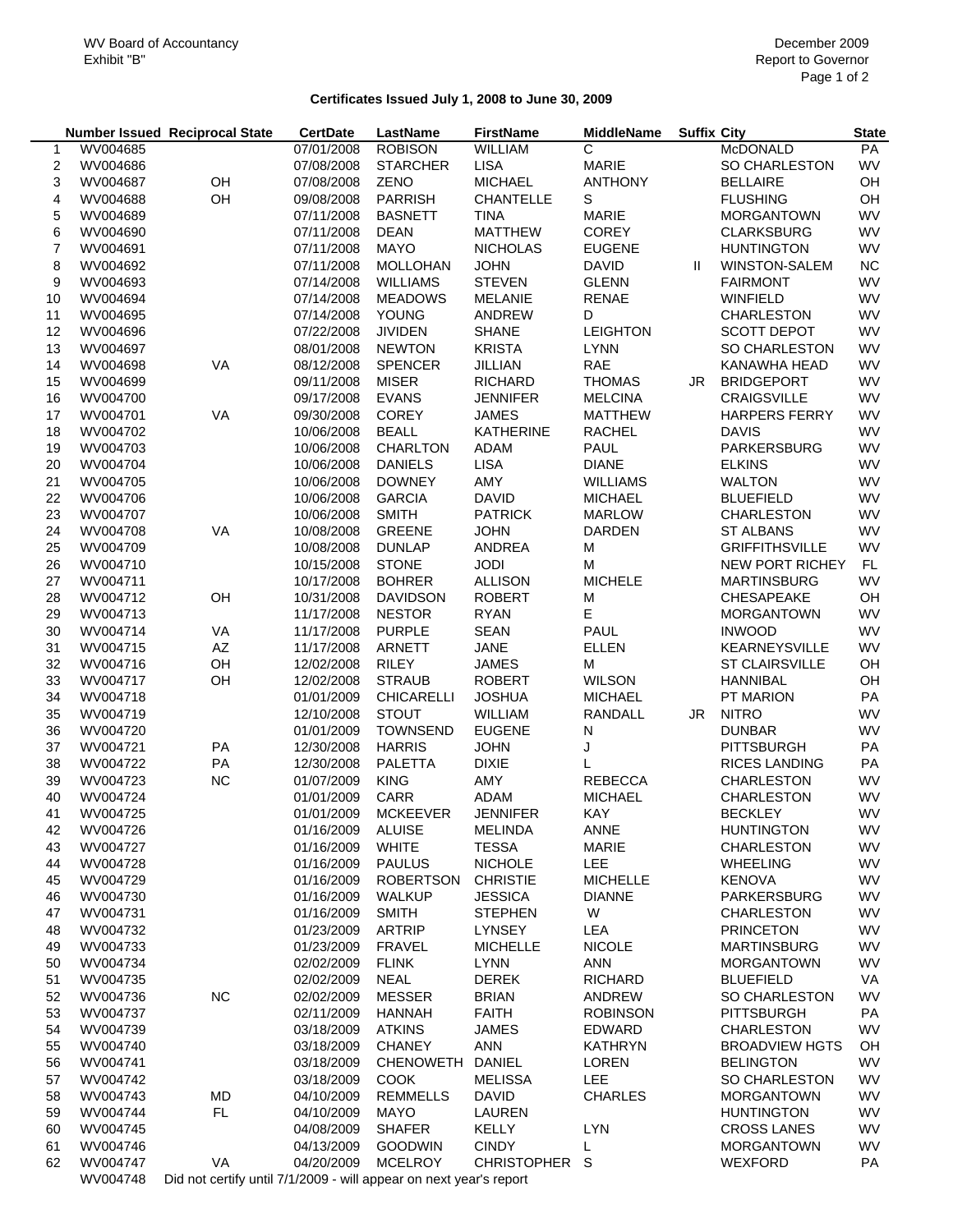# **Certificates Issued July 1, 2008 to June 30, 2009**

|    |          | <b>Number Issued Reciprocal State</b> | <b>CertDate</b> | LastName       | <b>FirstName</b> | <b>MiddleName</b> | <b>Suffix City</b>   | <b>State</b> |
|----|----------|---------------------------------------|-----------------|----------------|------------------|-------------------|----------------------|--------------|
| 63 | WV004749 |                                       | 04/20/2009      | <b>JACKSON</b> | AMY              | _YNN              | <b>HUNTINGTON</b>    | <b>WV</b>    |
| 64 | WV004750 |                                       | 04/28/2009      | <b>BROWN</b>   | <b>HEATHER</b>   | ANN               | PARKERSBURG          | <b>WV</b>    |
| 65 | WV004751 |                                       | 04/28/2009      | ARNOLD         | <b>JENNIFER</b>  | S                 | <b>CABINS</b>        | <b>WV</b>    |
| 66 | WV004752 |                                       | 04/27/2009      | KIDD           | <b>WHITNEY</b>   | <b>RENEE</b>      | <b>FAIRMONT</b>      | WV           |
| 67 | WV004753 |                                       | 04/28/2009      | <b>MALCOLM</b> | <b>DOUGLAS</b>   | COLE              | <b>SO CHARLESTON</b> | <b>WV</b>    |
| 68 | WV004754 | .FL                                   | 04/29/2009      | <b>BARBIER</b> | <b>NORMA</b>     |                   | <b>HURRICANE</b>     | <b>WV</b>    |

### **Certificates Issued July 1, 2007 to June 30, 2008**

|                |             | <b>Number Issued Reciprocal State</b> | <b>Date</b> | <b>Last Name</b>    | <b>First Name</b> | <b>Middle</b>      | <b>Suffix</b> | City                   | <b>State</b> |
|----------------|-------------|---------------------------------------|-------------|---------------------|-------------------|--------------------|---------------|------------------------|--------------|
| 1              | WV004639    | OH                                    | 07/01/2007  | GO                  | <b>KYOMI</b>      |                    |               | <b>VINCENT</b>         | OH           |
| 2              | WV004642    |                                       | 07/01/2007  | COX                 | <b>SABRINA</b>    | <b>NICOLE</b>      |               | <b>ASHFORD</b>         | WV           |
| 3              | WV004643    | PA                                    | 07/01/2007  | <b>REYNOLDS</b>     | <b>BRUCE</b>      | ALLAN              |               | <b>HURRICANE</b>       | WV           |
| 4              | WV004644    |                                       | 07/03/2007  | <b>JILES</b>        | ERIC              | <b>SHANE</b>       |               | PARKERSBURG            | WV           |
| 5              | WV004645    |                                       | 07/03/2007  | <b>RINE</b>         | <b>TERRY</b>      | L                  |               | <b>CHARLESTON</b>      | WV           |
| 6              | WV004646    |                                       | 07/23/2007  | <b>AMMONS</b>       | <b>ERIC</b>       | <b>BLAINE</b>      |               | <b>ST ALBANS</b>       | <b>WV</b>    |
| $\overline{7}$ | WV004647    |                                       | 07/23/2007  | <b>BENEKER</b>      | <b>CHRISTINA</b>  | <b>ANN</b>         |               | <b>CROSS LANES</b>     | WV           |
| 8              | WV004648    |                                       | 07/23/2007  | <b>HADDIX</b>       | <b>ROBERTA</b>    | CAROL              |               | <b>ELKINS</b>          | <b>WV</b>    |
| 9              | WV004649    | OH                                    | 08/16/2007  | <b>HAYES</b>        | <b>TWANA</b>      | S                  |               | <b>CROSS LANES</b>     | <b>WV</b>    |
|                | 10 WV004650 |                                       | 08/16/2007  | <b>GIANOLA</b>      | <b>JASON</b>      | <b>ANTHONY</b>     |               | <b>PITTSBURGH</b>      | PA           |
|                | 11 WV004651 |                                       | 09/11/2007  | <b>CLOSE</b>        | <b>BRADLEY</b>    | <b>JAMES</b>       |               | <b>BERKELEY SPRGS</b>  | WV           |
|                | 12 WV004652 |                                       | 09/11/2007  | <b>TILLER</b>       | <b>MATTHEW</b>    | <b>DAVID</b>       |               | <b>BLUEFIELD</b>       | VA           |
|                | 13 WV004653 |                                       | 09/11/2007  | <b>WELSH</b>        | <b>BRENDAN</b>    | <b>TIMOTHY</b>     |               | <b>WHEELING</b>        | <b>WV</b>    |
|                | 14 WV004654 |                                       | 09/11/2007  | <b>WHITMORE</b>     | <b>MICHAEL</b>    | <b>MCKAY</b>       |               | <b>SPOKANE</b>         | <b>WA</b>    |
|                | 15 WV004655 |                                       | 10/06/2007  | <b>ISAACS</b>       | <b>REBECCA</b>    | <b>ANN</b>         |               | <b>CHARLESTON</b>      | <b>WV</b>    |
|                | 16 WV004656 |                                       | 10/06/2007  | <b>GREGG</b>        | <b>MISTY</b>      | LEE                |               | <b>HUNTINGTON</b>      | <b>WV</b>    |
|                | 17 WV004657 | NV                                    | 10/12/2007  | <b>TRIBBLE</b>      | <b>CHRISTY</b>    |                    |               | <b>ELKINS</b>          | <b>WV</b>    |
|                | 18 WV004658 |                                       | 10/12/2007  | <b>WHARTON</b>      | <b>STEPHEN</b>    | LEE                |               | <b>WHEELING</b>        | WV           |
|                | 19 WV004659 |                                       | 10/17/2007  | <b>RINE</b>         | <b>DENA</b>       | RAE                |               | <b>TRIADELPHIA</b>     | WV           |
|                | 20 WV004660 | PA                                    | 10/17/2007  | <b>LAUFFER</b>      | <b>DEAN</b>       | Α                  |               | <b>HURRICANE</b>       | <b>WV</b>    |
|                | 21 WV004661 |                                       | 10/24/2007  | <b>ROCKWELL</b>     | <b>ALICIA</b>     | <b>HELEN</b>       |               | CHARLOTTE              | <b>NC</b>    |
|                | 22 WV004662 |                                       | 10/24/2007  | VAUGHN              | <b>LORI</b>       | P                  |               | <b>BECKLEY</b>         | WV           |
|                | 23 WV004663 |                                       | 10/24/2007  | <b>NELSON</b>       | <b>MONICA</b>     | <b>LYNN</b>        |               | <b>WEIRTON</b>         | WV           |
|                | 24 WV004664 | AL                                    | 11/06/2007  | <b>CARPENTER</b>    | <b>DALE</b>       | <b>RICHARD</b>     |               | <b>HURRICANE</b>       | <b>WV</b>    |
|                | 25 WV004665 |                                       | 11/06/2007  | <b>CASTO</b>        | CASEY             | <b>DAWN</b>        |               | <b>BEVERLY</b>         | <b>WV</b>    |
|                | 26 WV004666 | MD                                    | 12/19/2007  | <b>HEWETT</b>       | <b>KENNETH</b>    | <b>GENE</b>        |               | <b>BERKELEY SPRGS</b>  | WV           |
|                | 27 WV004667 |                                       | 12/22/2007  | <b>McCREADY</b>     | <b>MATTHEW</b>    | Α                  |               | <b>VIENNA</b>          | <b>WV</b>    |
|                | 28 WV004668 | OH                                    | 01/08/2008  | <b>MEEK</b>         | <b>ASHLEY</b>     | <b>DAWN</b>        |               | <b>CROSS LANES</b>     | WV           |
|                | 29 WV004669 |                                       | 01/08/2008  | RAMEY-CORLE CRYSTAL |                   | <b>LYNN</b>        |               | PERRY HALL             | <b>MD</b>    |
|                | 30 WV004670 |                                       | 01/08/2008  | LAYA                | <b>BRIAN</b>      | <b>CHRISTOPHER</b> |               | <b>CROSS LANES</b>     | <b>WV</b>    |
|                | 31 WV004671 |                                       | 01/08/2008  | SABATELLI           | <b>JOSEPH</b>     | <b>ROBERT</b>      |               | <b>CLARKSBURG</b>      | WV           |
|                | 32 WV004672 |                                       | 01/08/2008  | <b>YOST</b>         | <b>HOWARD</b>     | <b>FREDERICK</b>   | JR            | <b>HURRICANE</b>       | <b>WV</b>    |
|                | 33 WV004673 |                                       | 01/08/2008  | <b>BLEVINS</b>      | <b>SARAH</b>      | <b>ELIZABETH</b>   |               | <b>KINGWOOD</b>        | <b>WV</b>    |
|                | 34 WV004674 |                                       | 01/16/2008  | <b>FACCI</b>        | <b>NICHOLAS</b>   | <b>JEREMY</b>      |               | <b>MORGANTOWN</b>      | WV           |
|                | 35 WV004675 | ΚY                                    | 01/25/2008  | <b>TILSLEY</b>      | <b>JAMES</b>      | <b>CHRISTOPHER</b> |               | <b>FLATWOODS</b>       | KY           |
|                | 36 WV004676 |                                       | 03/07/2008  | <b>KUHN</b>         | AMY               | <b>REBECCA</b>     |               | <b>SO CHARLESTON</b>   | WV           |
|                | 37 WV004677 |                                       | 03/07/2008  | PAULEY              | SAMUEL            | <b>ERIC</b>        |               | <b>CHARLESTON</b>      | WV           |
|                | 38 WV004678 |                                       | 03/12/2008  | <b>HULL</b>         | LAURA             | Е                  |               | <b>WINFIELD</b>        | <b>WV</b>    |
|                | 39 WV004679 |                                       | 03/11/2008  | <b>GREEN</b>        | <b>JERED</b>      | W                  |               | <b>FRAZIERS BOTTON</b> | WV           |
|                | 40 WV004680 |                                       | 03/11/2008  | <b>FANNIN</b>       | AKIA              | <b>CHEA</b>        |               | SOUTH POINT            | OH           |
|                | 41 WV004681 |                                       | 04/04/2008  | <b>SMOLDER</b>      | <b>ASHLEY</b>     | <b>DIANE</b>       |               | <b>SCOTT DEPOT</b>     | <b>WV</b>    |
|                | 42 WV004682 |                                       | 04/04/2008  | <b>CORBITT</b>      | <b>LISA</b>       | <b>ANN</b>         |               | <b>MINERAL WELLS</b>   | <b>WV</b>    |
|                | 43 WV004683 | OH                                    | 04/15/2008  | <b>DEMETER</b>      | <b>DOREEN</b>     | MARIE              |               | <b>ST CLAIRSVILLE</b>  | OH           |
|                | 44 WV004684 |                                       | 04/18/2008  | <b>ZUTARA</b>       | PEDRO             | <b>ERNESTO</b>     |               | <b>DUNBAR</b>          | <b>WV</b>    |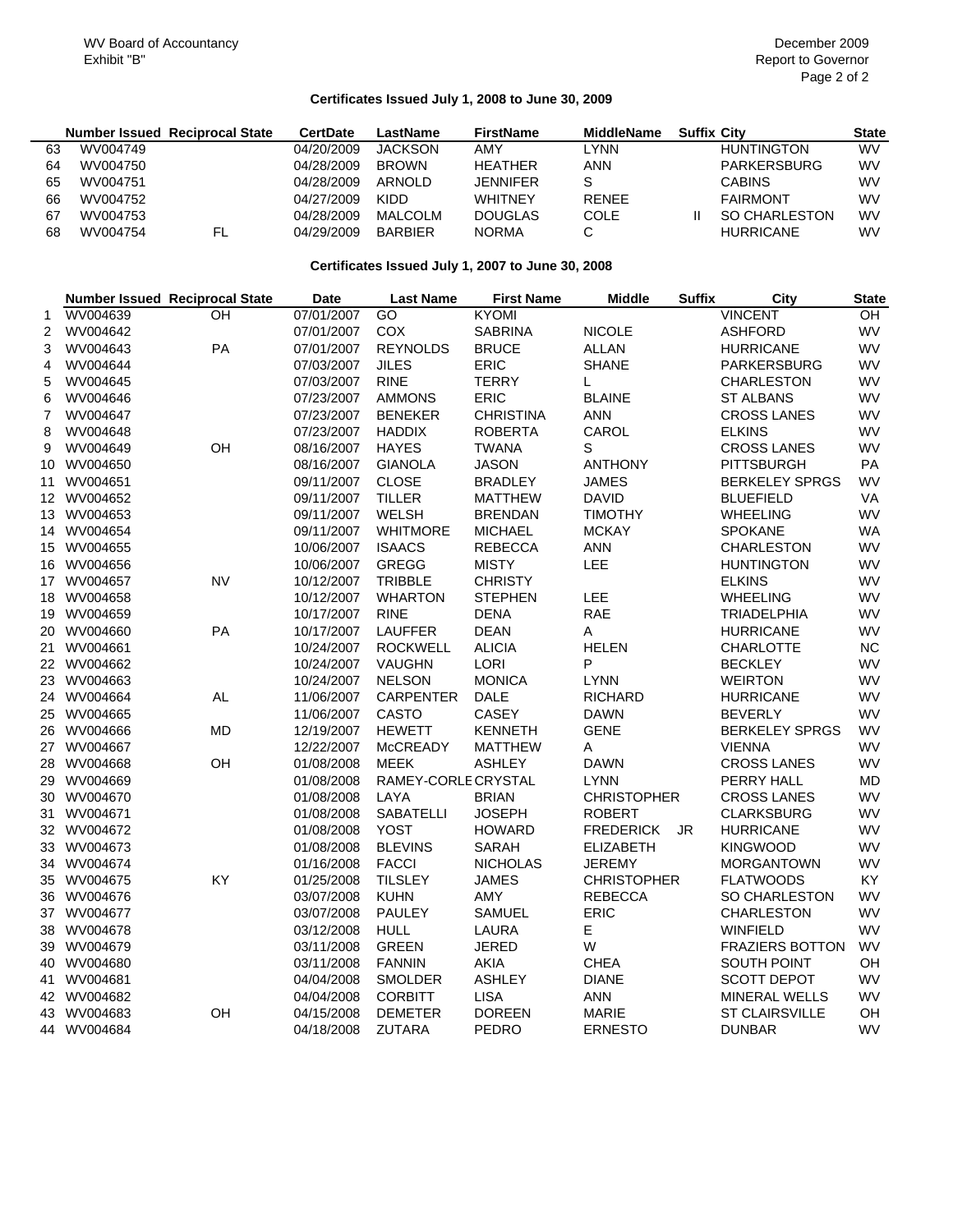#### **CPA Examination Statistics For Period Beginning July 1, 2008 to June 30, 2009**

|                   | <b>Exam Section Statistics</b>                                  |               |        |     |               |        |     |    |                        |     |        |        |
|-------------------|-----------------------------------------------------------------|---------------|--------|-----|---------------|--------|-----|----|------------------------|-----|--------|--------|
|                   | April/May 2009<br>Jan/Feb 2009<br>Oct/Nov 2008<br>July/Aug 2008 |               |        |     |               |        |     |    |                        |     |        |        |
| <b>Subjects</b>   | <b>Sat</b>                                                      | <b>Passed</b> | $\%$   | Sat | <b>Passed</b> | %      | Sat |    | <b>Passed # Passed</b> | Sat | Passed | %      |
| <b>AUD</b>        | 44                                                              | 19            | 43.18% | 50  | 24            | 48.00% | 43  | 18 | 41.86%                 | 45  | 18     | 40.00% |
| <b>BEC</b>        | 47                                                              | 17            | 36.17% | 60  | 27            | 45.00% | 39  | 19 | 48.72%                 | 49  | 23     | 46.94% |
| <b>REG</b>        | 37                                                              | 14            | 37.84% | 37  | 21            | 56.76% | 40  | 22 | 55.00%                 | 38  | 15     | 39.47% |
| FAR               | 31                                                              | 14            | 35.48% | 52  | 23            | 44.23% | 43  | 15 | 34.88%                 | 36  | 21     | 58.33% |
| <b>Totals Per</b> |                                                                 |               |        |     |               |        |     |    |                        |     |        |        |
| <b>Section</b>    | 159                                                             | 61            | 38.36% | 199 | 95            | 47.74% | 165 | 74 | 44.85%                 | 168 | 77     | 45.83% |

#### **Total Candidates Sat Total Passed Way of School School School School School School School School School School School School School School School School School School School School School School School School School Schoo** July/Aug 2008 118 9 7.63% Oct/Nov 2008 152 17 11.18% Jan/Feb 2009 131 15 11.45% April/May 2009 **128** 22 22 17.19% **July 1, 2007 to June 30, 2008 Total 63 Individual Candidate Statistics Testing Period**

### **For Period Beginning July 1, 2007 to June 30, 2008**

|                   | <b>Exam Section Statistics</b>                                  |               |        |     |        |        |     |    |                        |     |        |        |
|-------------------|-----------------------------------------------------------------|---------------|--------|-----|--------|--------|-----|----|------------------------|-----|--------|--------|
|                   | Oct/Nov 2007<br>Jan/Feb 2008<br>April/May 2008<br>July/Aug 2007 |               |        |     |        |        |     |    |                        |     |        |        |
| <b>Subjects</b>   | <b>Sat</b>                                                      | <b>Passed</b> | $\%$   | Sat | Passed | %      | Sat |    | <b>Passed # Passed</b> | Sat | Passed | %      |
| <b>AUD</b>        | 52                                                              | 16            | 30.77% | 45  | 20     | 44.44% | 23  | 6  | 26.09%                 | 30  | 12     | 40.00% |
| <b>BEC</b>        | 65                                                              | 18            | 27.69% | 48  | 18     | 37.50% | 37  | 15 | 40.54%                 | 44  | 16     | 36.36% |
| <b>REG</b>        | 56                                                              | 28            | 50.00% | 33  | 9      | 27.27% | 33  | 11 | 33.33%                 | 32  | 13     | 40.63% |
| <b>FAR</b>        | 46                                                              | 19            | 41.30% | 43  | 14     | 32.56% | 28  | 5  | 17.86%                 | 27  | 13     | 48.15% |
| <b>Totals Per</b> |                                                                 |               |        |     |        |        |     |    |                        |     |        |        |
| <b>Section</b>    | 219                                                             | 81            | 36.99% | 169 | 61     | 36.09% | 121 | 37 | 30.58%                 | 133 | 54     | 40.60% |

| <b>Testing Period</b>               | <b>Total Candidates Sat</b> | <b>Total Passed</b> | %      |
|-------------------------------------|-----------------------------|---------------------|--------|
| July/Aug 2007                       | 148                         | 14                  | 9.46%  |
| Oct/Nov 2007                        | 121                         | 8                   | 6.61%  |
| Jan/Feb 2008                        | 97                          | 8                   | 8.25%  |
| April/May 2008                      | 108                         | 13                  | 12.04% |
| July 1, 2007 to June 30, 2008 Total |                             | 43                  |        |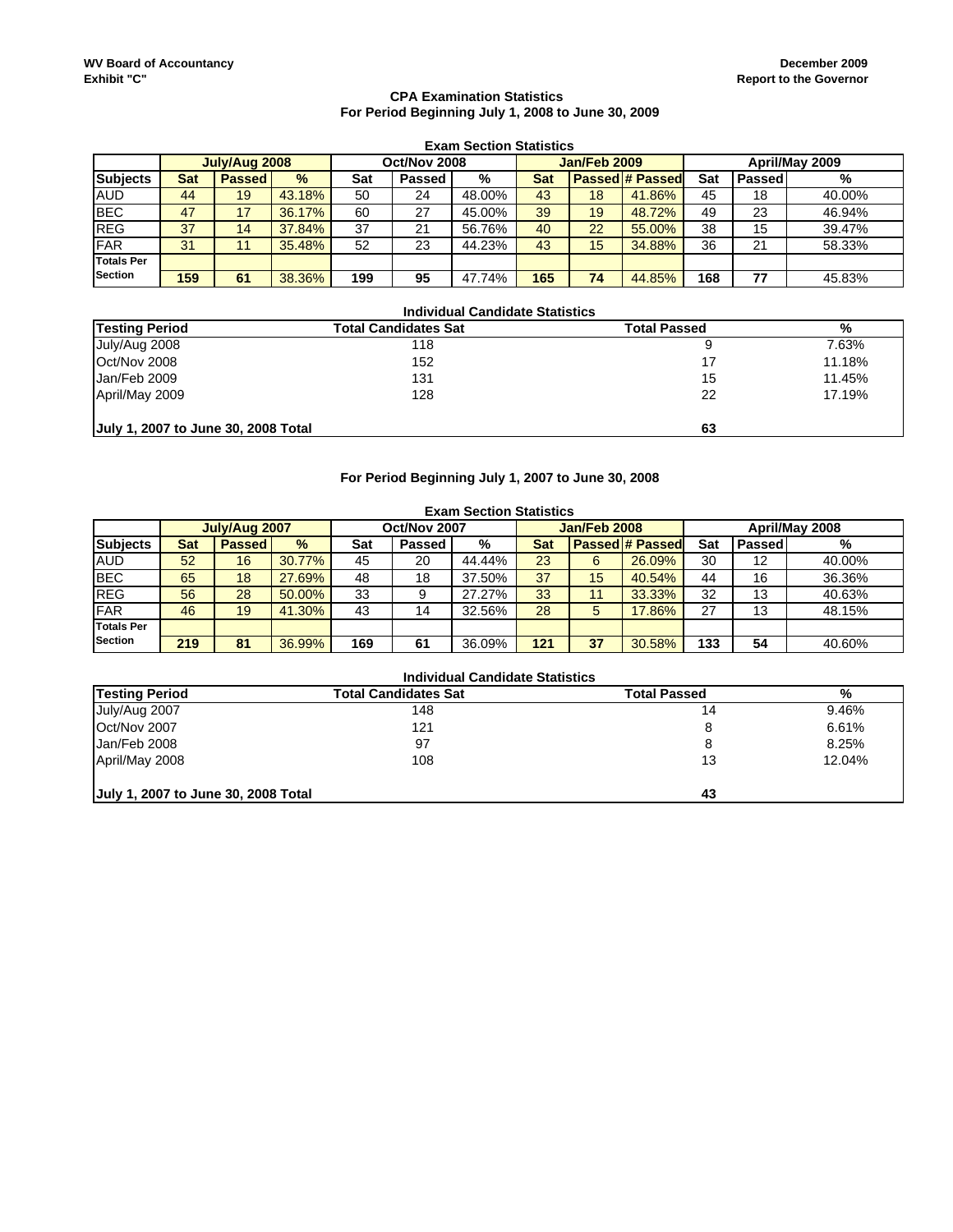#### **Licensure Statistics For fiscal period beginning July 1, 2008 to June 30, 2009**

|                         |                                                                              | <b>Licenses and Permits Issued</b>                                               |          |                    |                       |  |
|-------------------------|------------------------------------------------------------------------------|----------------------------------------------------------------------------------|----------|--------------------|-----------------------|--|
|                         |                                                                              | <b>Certified Public Accountants Renewals</b>                                     |          | 1879               |                       |  |
|                         |                                                                              | Newly Certified CPAs Who Passed Exam in WV                                       |          | 50                 |                       |  |
|                         | Newly Certified Reciprocal CPAs                                              |                                                                                  |          | 18                 |                       |  |
|                         | <b>Total WV CPA Licenses Issued</b>                                          |                                                                                  |          | 1947               |                       |  |
|                         |                                                                              | Substantial Equivalency Practitioners (Non-resident Permits)                     |          | 0                  |                       |  |
|                         |                                                                              | Substantial Equivalency Practitioners Approved During 08-09                      |          | $\overline{0}$     |                       |  |
|                         |                                                                              | <b>Total Substantial Equivalency Practitioner Licenses Issued</b>                |          | 0                  |                       |  |
|                         |                                                                              | * This status no longer exists due to mobility legislation adopted in early 2008 |          |                    |                       |  |
|                         |                                                                              | <b>Registered Public Accountant Renewals</b>                                     |          | 12                 |                       |  |
|                         |                                                                              | <b>Non-Resident Public Accountant Renewals</b>                                   |          | $\mathbf{2}$       |                       |  |
|                         | <b>CPA-Inactives/PA-Inactives</b>                                            |                                                                                  |          | 179                |                       |  |
|                         | <b>Firm Permits Renewed</b>                                                  |                                                                                  |          | 300                |                       |  |
|                         |                                                                              | Firms Permits approved during 08-09                                              |          | $\overline{24}$    |                       |  |
|                         | <b>Total Firm Permits</b>                                                    | * Includes both AC and PLLC approvals for 08-09                                  |          | 324                |                       |  |
|                         | <b>Accounting Corporations Renewed</b>                                       |                                                                                  |          | 90                 |                       |  |
|                         |                                                                              | Accounting Corporations Approved during 08-09                                    |          | $\overline{2}$     |                       |  |
|                         | <b>Total Accounting Corporations</b>                                         |                                                                                  |          | 92                 |                       |  |
|                         | <b>PLLC Renewed</b>                                                          |                                                                                  |          | 69                 |                       |  |
|                         | PLLCs approved during 08-09                                                  |                                                                                  |          | 8                  |                       |  |
|                         | <b>Total PLLCs</b>                                                           |                                                                                  |          | 77                 |                       |  |
|                         | Firms Dissolved During 08-09                                                 |                                                                                  |          | $\mathbf{2}$       |                       |  |
|                         | Firm Authorizations Renewed                                                  |                                                                                  |          | 265                |                       |  |
|                         | Firm Authorization approved during 08-09<br><b>Total Firm Authorizations</b> |                                                                                  |          | 22<br>287          |                       |  |
|                         |                                                                              |                                                                                  |          |                    |                       |  |
|                         | <b>Existing Individual Authorizations</b>                                    |                                                                                  |          | 84                 |                       |  |
|                         | <b>Individual Authorization Totals</b>                                       | Individual Authorization approved during 08-09                                   |          | 1<br>85            |                       |  |
|                         |                                                                              |                                                                                  |          |                    |                       |  |
|                         |                                                                              | <b>Board Actions on Complaints</b>                                               |          |                    |                       |  |
|                         |                                                                              | Cases Closed 2008-2009                                                           | 13       |                    |                       |  |
|                         |                                                                              | Cases Continued 2008-2009<br>Cases Dismissed 2008-2009                           | 3<br>2   |                    |                       |  |
|                         |                                                                              | Cases determined not within the Board's purview                                  | 1        |                    |                       |  |
|                         |                                                                              | Cases Withdrawn                                                                  | 1        |                    |                       |  |
|                         |                                                                              | License Revocation                                                               | 1        |                    |                       |  |
|                         |                                                                              | Cases from other periods that were closed                                        | 7        |                    |                       |  |
|                         |                                                                              | Cases from other periods - License Suspended                                     | 1        |                    |                       |  |
|                         |                                                                              | Cases from other periods that are continued                                      | 1        |                    |                       |  |
|                         |                                                                              | <b>Total Complaints</b>                                                          | 30       |                    |                       |  |
|                         | Complaint#                                                                   | <b>Disposition</b>                                                               |          | Complaint#         | <b>Disposition</b>    |  |
| $\overline{1}$          | 2007-03                                                                      | Suspension 3 yrs/fined/Closed                                                    | 16       | 2009-07            | Closed<br>See 2009-03 |  |
| $\overline{\mathbf{c}}$ | 2008-03                                                                      | Closed                                                                           | 17       | 2009-08            | Withdrawn             |  |
| 3                       | 2008-04                                                                      | Closed                                                                           | 18       | 2009-09            | Closed                |  |
| $\overline{\mathbf{4}}$ | 2008-05                                                                      | Closed                                                                           | 19       | 2009-10            | Continued             |  |
| 5                       | 2008-06                                                                      | Closed                                                                           | 20       | 2009-11            | Dismissed             |  |
| $6\phantom{.}6$         | 2008-07                                                                      | Closed                                                                           | 21       | 2009-12            | Closed<br>See 2009-03 |  |
| $\overline{7}$          | 2008-08                                                                      | Continued                                                                        | 22       | 2009-13            | Closed<br>See 2009-03 |  |
| 8                       | 2008-09A                                                                     | Closed                                                                           | 23       | 2009-14            | Closed                |  |
| 9                       | 2008-12                                                                      | Closed                                                                           | 24       | 2009-15            | Closed                |  |
| 10                      | 2009-01                                                                      | Closed                                                                           | 25       | 2009-16            | Dismissed             |  |
| 11<br>12                | 2009-02                                                                      | No purview<br>Revoked/Closed                                                     | 26<br>27 | 2009-17            | Closed<br>Continued   |  |
| 13                      | 2009-03<br>2009-04                                                           | Closed                                                                           | 28       | 2009-18<br>2009-19 | Continued             |  |
| 14                      | 2009-05                                                                      | Closed                                                                           | 29       | 2009-20            | Closed<br>See 2009-03 |  |
| 15                      | 2009-06                                                                      | Closed                                                                           | 30       | 2009-21            | Closed<br>See 2009-03 |  |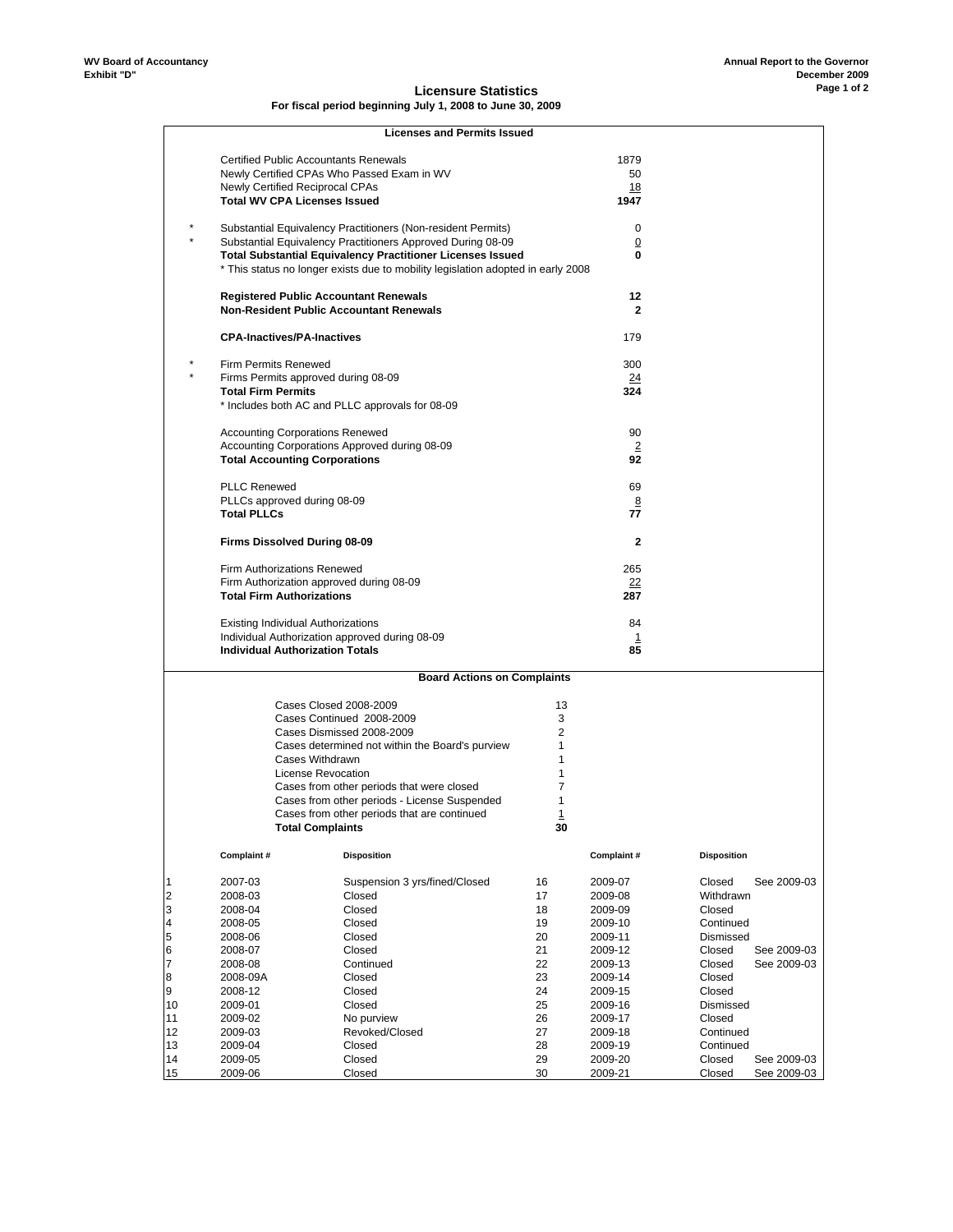|                           | For fiscal period beginning July 1, 2007 to June 30, 2008                          |                        |           |  |
|---------------------------|------------------------------------------------------------------------------------|------------------------|-----------|--|
|                           |                                                                                    |                        |           |  |
|                           | <b>Licenses and Permits Issued</b><br><b>Certified Public Accountants Renewals</b> |                        | 2030      |  |
|                           | Newly Certified CPAs Who Passed Exam in WV                                         |                        | 34        |  |
|                           | Newly Certified Reciprocal CPAs                                                    |                        | 10        |  |
|                           | <b>Total WV CPA Licenses Issued</b>                                                |                        | 2074      |  |
|                           |                                                                                    |                        |           |  |
|                           | Substantial Equivalency Practitioners (Non-resident Permits)                       |                        | 379       |  |
|                           | Substantial Equivalency Practitioners Approved During 07-08                        |                        | 77        |  |
|                           | <b>Total Substantial Equivalency Practitioner Licenses Issued</b>                  |                        | 456       |  |
|                           |                                                                                    |                        |           |  |
|                           | <b>Registered Public Accountant Renewals</b>                                       |                        | 13        |  |
|                           | <b>Non-Resident Public Accountant Renewals</b>                                     |                        | 3         |  |
|                           |                                                                                    |                        |           |  |
|                           | <b>CPA-Inactives/PA-Inactives</b>                                                  |                        | 189       |  |
|                           |                                                                                    |                        |           |  |
|                           | <b>Firm Permits Renewed</b>                                                        |                        | 307       |  |
|                           | Firms Permits approved during 07-08                                                |                        | <u>37</u> |  |
| <b>Total Firm Permits</b> |                                                                                    |                        | 344       |  |
|                           |                                                                                    |                        |           |  |
|                           | Accounting Corporations (Firm Permits) Renewed                                     |                        | 89        |  |
|                           | Accounting Corporations Approved during 07-08                                      |                        | 5         |  |
|                           | <b>Total Accounting Corporations</b>                                               |                        | 94        |  |
|                           |                                                                                    |                        |           |  |
|                           | PLLC (Firm Permits) Renewed                                                        |                        | 66        |  |
|                           | PLLCs approved during 07-08                                                        |                        | 10        |  |
| <b>Total PLLCs</b>        |                                                                                    |                        | 76        |  |
|                           | <b>Firms Dissolved During 07-08</b>                                                |                        | 2         |  |
|                           |                                                                                    |                        |           |  |
|                           | Firm Authorizations Renewed                                                        |                        | 263       |  |
|                           | Firm Authorization approved during 07-08                                           |                        | 23        |  |
|                           | <b>Total Firm Authorizations</b>                                                   |                        | 286       |  |
|                           |                                                                                    |                        |           |  |
|                           |                                                                                    |                        |           |  |
|                           | <b>Existing Individual Authorizations</b>                                          |                        | 98        |  |
|                           | Individual Authorization approved during 07-08                                     |                        | 2         |  |
|                           | <b>Individual Authorization Totals</b>                                             |                        | 100       |  |
|                           |                                                                                    |                        |           |  |
|                           | <b>Board Actions on Complaints</b>                                                 |                        |           |  |
|                           |                                                                                    |                        |           |  |
|                           | <b>Cases Closed</b>                                                                |                        | 3         |  |
|                           | Cases continued                                                                    |                        | 8         |  |
|                           | Cases determined not within the Board's purview                                    |                        | 1         |  |
|                           | License Revocation                                                                 |                        | 1<br>6    |  |
|                           | Cases from other periods that were closed                                          |                        |           |  |
|                           | Cases from other periods that are continued<br><b>Total Complaints</b>             |                        | 1<br>20   |  |
|                           |                                                                                    |                        |           |  |
|                           | Complaint#                                                                         | <b>Disposition</b>     |           |  |
| 1                         | 2006-05                                                                            | Revoked License        |           |  |
| 2                         | 2007-01                                                                            | Closed                 |           |  |
| 3                         | 2007-02                                                                            | Closed                 |           |  |
| 4                         | 2007-03                                                                            | Continued              |           |  |
| 5                         | 2007-04                                                                            | Closed                 |           |  |
| 6                         | 2007-05                                                                            | Closed                 |           |  |
| 7                         | 2007-06                                                                            | Closed                 |           |  |
| 8                         | 2008-01                                                                            | Closed                 |           |  |
| 9                         | 2008-02                                                                            | Withdrawn              |           |  |
| 10                        | 2008-03                                                                            | Continued              |           |  |
| 11                        | 2008-04                                                                            | Continued              |           |  |
| 12                        | 2008-05                                                                            | Continued              |           |  |
| 13                        | 2008-06                                                                            | Continued              |           |  |
| 14                        | 2008-07                                                                            | Continued              |           |  |
| 15<br>16                  | 2008-08                                                                            | Continued<br>Continued |           |  |
| 17                        | 2008-09A<br>2008-09B                                                               | Closed                 |           |  |
| 18                        | 2008-10                                                                            | Closed                 |           |  |
| 19                        | 2008-11                                                                            | Closed                 |           |  |
| 20                        | 2008-12                                                                            | Continued              |           |  |

#### **Licensure Statistics**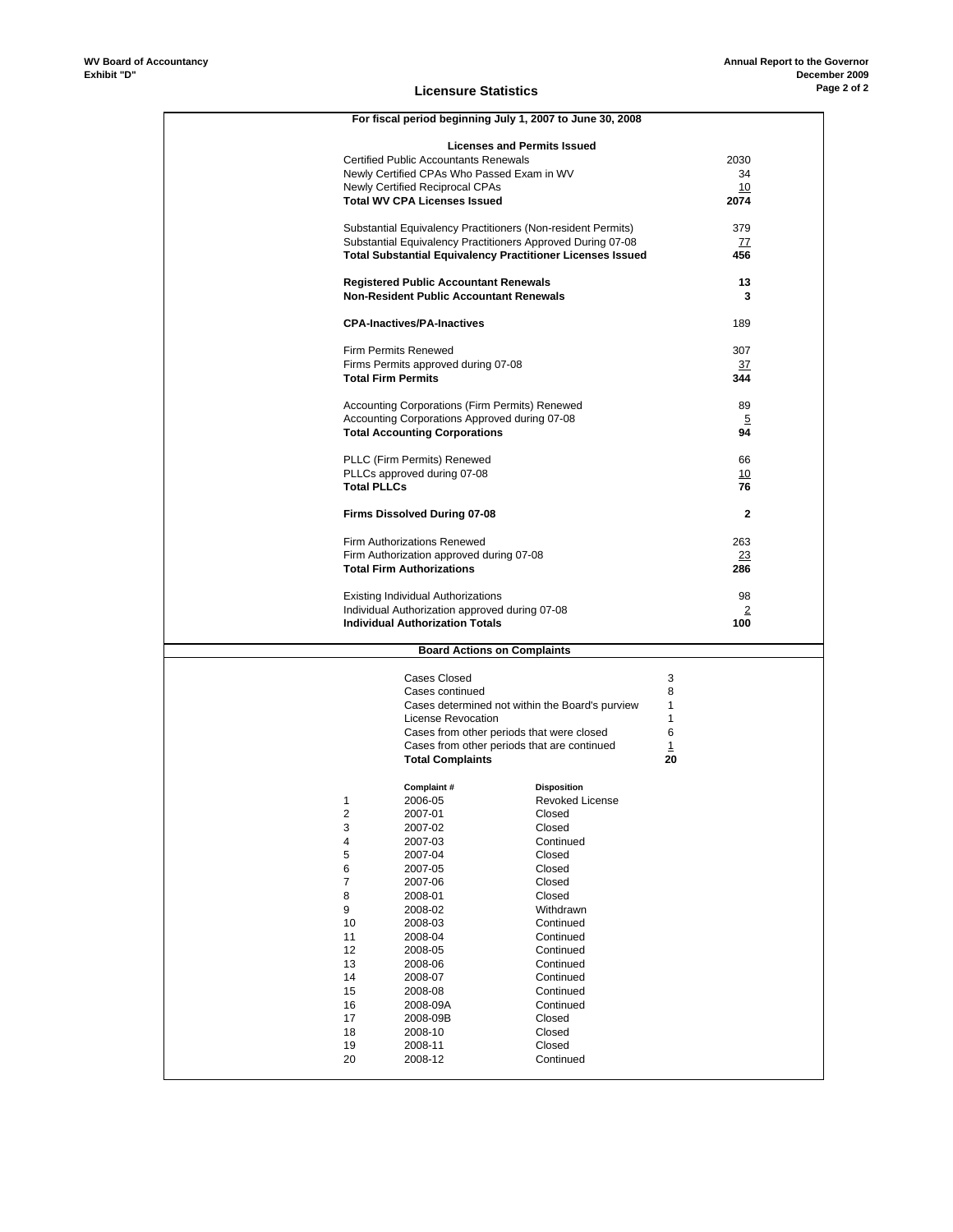# **Accounting Corporation, Professional Limited Liability Companies and Firm Permit Approvals For Period Beginning July 1, 2008 to June 30, 2009**

|                     | Firm No                      | <b>Registration Date Company Name</b> |                                                     | City                    |           | State County      |
|---------------------|------------------------------|---------------------------------------|-----------------------------------------------------|-------------------------|-----------|-------------------|
| <b>AC Approvals</b> |                              |                                       |                                                     |                         |           |                   |
| 1                   | F0427                        | 12/11/2008                            | <b>VAUGHN &amp; ASSOCIATES AC</b>                   | <b>BECKLEY</b>          | <b>WV</b> | <b>RALEIGH</b>    |
| $\mathbf{2}$        | F0434                        | 03/11/2009                            | <b>SMITH &amp; COMPANY CPA AC</b>                   | <b>BEAVER</b>           | <b>WV</b> | <b>RALEIGH</b>    |
|                     |                              |                                       |                                                     |                         |           |                   |
|                     | <b>PLLC Approvals</b>        |                                       |                                                     |                         |           |                   |
| 1                   | F0417                        | 07/01/2008                            | <b>HAWLEY &amp; MENEFEE PLLC</b>                    | <b>CHARLESTON</b>       | wv        | <b>KANAWHA</b>    |
| $\mathbf{2}$        | F0418                        | 07/01/2008                            | PACK CPA PLLC                                       | <b>SOUTH CHARLESTON</b> | W٧        | KANAWHA           |
| 3                   | F0424                        | 11/17/2008                            | <b>SPENCER CPA &amp; ASSOCIATES PLLC</b>            | <b>BUCKHANNON</b>       | wv        | <b>UPSHUR</b>     |
| 4                   | F0425                        | 11/17/2008                            | W HOWARD WARWICK JR CPA PLLC                        | <b>CROSS LANES</b>      | <b>WV</b> | <b>KANAWHA</b>    |
| 5                   | F0429                        | 12/29/2008                            | <b>GRIFFITH &amp; ASSOCIATES PLLC</b>               | <b>ALUM CREEK</b>       | <b>WV</b> | <b>KANAWHA</b>    |
| 6                   | F0430                        | 01/17/2009                            | <b>DONAHOE &amp; FREDERICK CPAS PLLC</b>            | <b>CHARLESTON</b>       | <b>WV</b> | <b>KANAWHA</b>    |
| $\overline{7}$      | F0432                        | 02/02/2009                            | <b>JAMES W LOAR CPA PLLC</b>                        | <b>HURRICANE</b>        | <b>WV</b> | <b>PUTNAM</b>     |
| 8                   | F0433                        | 02/17/2009                            | <b>RTannerAssociates PLLC</b>                       | <b>MORGANTOWN</b>       | WV        | <b>MONONGALIA</b> |
|                     | <b>Firm Permit Approvals</b> |                                       |                                                     |                         |           |                   |
| 1                   | F0415                        | 07/01/2008                            | <b>J B MERRITT &amp; ASSOCIATES LLC</b>             | <b>LEXINGTON</b>        | <b>SC</b> |                   |
| $\mathbf{2}$        | F0416                        | 07/01/2008                            | <b>BRIXEY &amp; MEYER INC</b>                       | <b>MIAMISBURG</b>       | OH        |                   |
| 3                   | F0417                        | 07/01/2008                            | <b>HAWLEY &amp; MENEFEE PLLC</b>                    | <b>CHARLESTON</b>       | <b>WV</b> | <b>KANAWHA</b>    |
| 4                   | F0418                        | 07/01/2008                            | <b>PACK CPA PLLC</b>                                | <b>SOUTH CHARLESTON</b> | wv        | <b>KANAWHA</b>    |
| 5                   | F0419                        | 08/16/2008                            | <b>J SCOTT MAZUR CPA</b>                            | <b>SEWICKLEY</b>        | PA        |                   |
| 6                   | F0420                        | 10/06/2008                            | <b>DEEMER DANA &amp; FROEHLE LLP</b>                | <b>SAVANNAH</b>         | GA        |                   |
| $\overline{7}$      | F0421                        | 09/01/2008                            | <b>CROWE HORWATH LLP</b>                            | <b>SOUTH BEND</b>       | IN        |                   |
| 8                   | F0422                        | 11/12/2008                            | <b>GEORGE S DAUGHARTY CPA PC</b>                    | <b>WOODSTOCK</b>        | VA        |                   |
| 9                   | F0423                        | 11/12/2008                            | <b>DAVIS &amp; COMPANY</b>                          | <b>COLUMBIA</b>         | <b>SC</b> |                   |
| 10                  | F0424                        | 11/17/2008                            | <b>SPENCER CPA &amp; ASSOCIATES PLLC</b>            | <b>BUCKHANNON</b>       | WV        | <b>UPSHUR</b>     |
| 11                  | F0425                        | 11/17/2008                            | <b>W HOWARD WARWICK JR CPA PLLC</b>                 | <b>CROSS LANES</b>      | wv        | <b>KANAWHA</b>    |
| 12                  | F0426                        | 11/24/2008                            | <b>RECTOR LINDSAY &amp; REEDER PC</b>               | <b>SNELLVILLE</b>       | GA        |                   |
| 13                  | F0427                        | 12/11/2008                            | <b>VAUGHN &amp; ASSOCIATES AC</b>                   | <b>BECKLEY</b>          | WV        | <b>RALEIGH</b>    |
| 14                  | F0428                        | 12/29/2008                            | <b>COLE &amp; ASSOCIATES CPAs LLC</b>               | <b>ROANOKE</b>          | VA        |                   |
| 15                  | F0429                        | 12/29/2008                            | <b>GRIFFITH &amp; ASSOCIATES PLLC</b>               | <b>ALUM CREEK</b>       | wv        | <b>KANAWHA</b>    |
| 16                  | F0430                        | 01/17/2009                            | <b>DONAHOE &amp; FREDERICK CPAS PLLC</b>            | <b>CHARLESTON</b>       | wv        | <b>KANAWHA</b>    |
| 17                  | F0431                        | 01/29/2009                            | <b>BERNARD ROBINSON &amp; CO LLP</b>                | <b>GREENSBORO</b>       | <b>NC</b> |                   |
| 18                  | F0432                        | 02/02/2009                            | <b>JAMES W LOAR CPA PLLC</b>                        | <b>HURRICANE</b>        | <b>WV</b> | <b>PUTNAM</b>     |
|                     |                              |                                       |                                                     |                         |           |                   |
| 19                  | F0433                        | 02/17/2009                            | <b>RTannerAssociates PLLC</b>                       | <b>MORGANTOWN</b>       | <b>WV</b> | <b>MONONGALIA</b> |
| 20                  | F0434                        | 03/11/2009                            | <b>SMITH &amp; COMPANY CPA AC</b>                   | <b>BEAVER</b>           | WV        | <b>RALEIGH</b>    |
| 21                  | F0435                        | 03/24/2009                            | <b>LAMBRIDES LAMOS TAYLOR CPAS LLP</b>              | <b>EAST NORTHPORT</b>   | <b>NY</b> |                   |
| 22                  | F0436                        | 03/25/2009                            | <b>HILDEBRAND LIMPARIS &amp; ASSOCIATES CPAS PC</b> | <b>FREDERICK</b>        | <b>MD</b> |                   |
| 23                  | F0437                        | 04/27/2009                            | <b>GUTHRIE BELCZYK &amp; ASSOCIATES</b>             | <b>WASHINGTON</b>       | PA        |                   |
| 24                  | F0438                        | 04/27/2009                            | <b>NOVOGRADAC &amp; COMPANY LLP</b>                 | <b>SAN FRANCISCO</b>    | CА        |                   |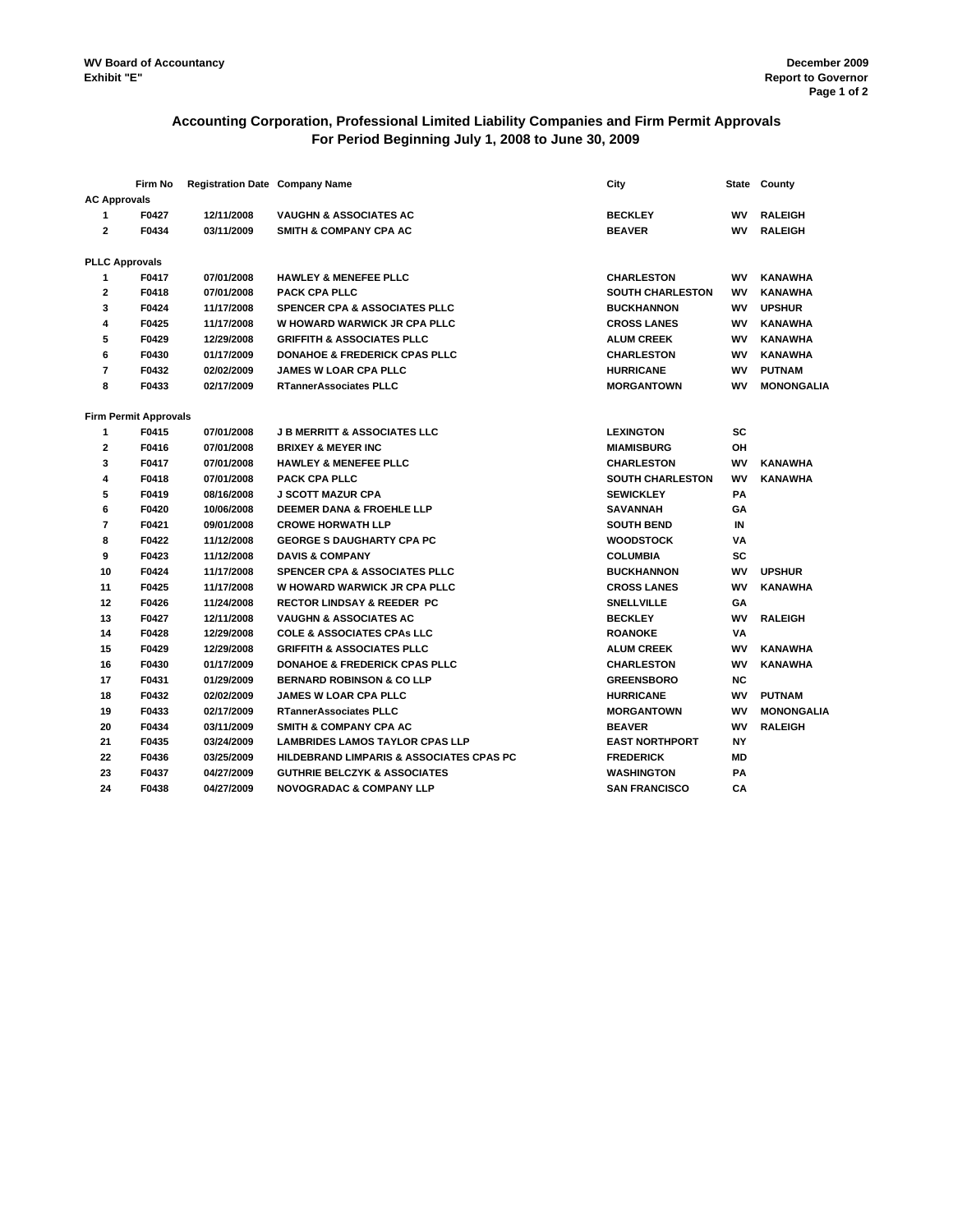# **Accounting Corporation, Professional Limited Liability Companies and Firm Permit Approvals For Period Beginning July 1, 2007 to June 30, 2008**

|                     | Firm No                      | <b>Registration Date Company Name</b> |                                             | City                    | State     | County           |
|---------------------|------------------------------|---------------------------------------|---------------------------------------------|-------------------------|-----------|------------------|
| <b>AC Approvals</b> |                              |                                       |                                             |                         |           |                  |
| 1                   | F0379                        | 07/01/2007                            | ERIC J AYERSMAN CPA AC                      | <b>SOUTH CHARLESTON</b> | WV        | <b>KANAWHA</b>   |
| $\mathbf{2}$        | F0390                        | 08/10/2007                            | <b>LOUIS R PERRY CPA AC</b>                 | <b>WHEELING</b>         | wv        | OHIO             |
| 3                   | F0398                        | 12/13/2007                            | <b>DARNELL &amp; COMPANY AC</b>             | <b>KEARNEYSVILLE</b>    | WV        | <b>JEFFERSON</b> |
| 4                   | F0399                        | 12/30/2007                            | <b>BRENDA S PAULEY CPA AC</b>               | <b>ELKVIEW</b>          | WV        | <b>KANAWHA</b>   |
| 5                   | F0401                        | 01/11/2008                            | <b>CHRISTY TRIBBLE CPA AC</b>               | <b>ELKINS</b>           | <b>WV</b> | <b>RANDOLPH</b>  |
|                     |                              |                                       |                                             |                         |           |                  |
|                     | <b>PLLC Approvals</b>        |                                       |                                             |                         |           |                  |
| 1                   | F0377                        | 07/01/2007                            | <b>BENNETT &amp; DOBBINS PLLC</b>           | <b>FAIRMONT</b>         | WV        | <b>MARION</b>    |
| 2                   | F0396                        | 10/19/2007                            | <b>ABRAHAM &amp; COMPANY PLLC</b>           | <b>MOUNDSVILLE</b>      | WV        | <b>MARSHALL</b>  |
| 3                   | F0381                        | 07/01/2007                            | <b>HANNIG &amp; ASSOCIATES PLLC</b>         | <b>WHEELING</b>         | WV        | OHIO             |
| 4                   | F0380                        | 07/01/2007                            | THE PERRY CPA GROUP PLLC                    | <b>WHEELING</b>         | wv        | OHIO             |
| 5                   | F0389                        | 08/29/2007                            | <b>BROCK JARRETT CPA PLLC</b>               | <b>POCA</b>             | WV        | <b>PUTNAM</b>    |
| 6                   | F0393                        | 08/24/2007                            | <b>ASTORG &amp; KORESKI PLLC</b>            | <b>PARKERSBURG</b>      | WV        | <b>WOOD</b>      |
| 7                   | F0402                        | 01/15/2008                            | <b>BRADLEY &amp; THOMAS CLOSE CPAS PLLC</b> | <b>BERKELEY SPRINGS</b> | WV        | <b>MORGAN</b>    |
| 8                   | F0410                        | 05/02/2008                            | <b>CAVA &amp; BANKO PLLC</b>                | <b>BRIDGEPORT</b>       | WV        | <b>HARRISON</b>  |
| 9                   | F0411                        | 05/09/2008                            | SWISHER ACCOUNTING AND TAX SERVICE PLLC     | <b>WESTON</b>           | <b>WV</b> | <b>LEWIS</b>     |
|                     |                              |                                       |                                             |                         |           |                  |
|                     | <b>Firm Permit Approvals</b> |                                       |                                             |                         |           |                  |
| 1                   | F0377                        | 07/01/2007                            | <b>BENNETT &amp; DOBBINS PLLC</b>           | <b>FAIRMONT</b>         | WV        | <b>MARION</b>    |
| $\mathbf{2}$        | F0379                        | 07/01/2007                            | ERIC J AYERSMAN CPA AC                      | <b>SOUTH CHARLESTON</b> | WV        | <b>KANAWHA</b>   |
| 3                   | F0380                        | 07/01/2007                            | THE PERRY CPA GROUP PLLC                    | <b>WHEELING</b>         | WV        | OHIO             |
| 4                   | F0381                        | 07/01/2007                            | <b>HANNIG &amp; ASSOCIATES PLLC</b>         | <b>WHEELING</b>         | WV        | OHIO             |
| 5                   | F0382                        | 07/01/2007                            | <b>SOBOL VELTUM &amp; ASSOCIATES</b>        | <b>PITTSBURGH</b>       | PA        |                  |
| 6                   | F0383                        | 07/01/2007                            | VANCE FLOUHOUSE & GARGES PLLC               | <b>CHARLOTTE</b>        | <b>NC</b> |                  |
| $\overline{7}$      | F0384                        | 07/01/2007                            | <b>MOCK BOSCO &amp; ASSOCIATES PC</b>       | <b>CARNEGIE</b>         | PА        |                  |
| 8                   | F0385                        | 07/26/2007                            | <b>ASHER &amp; COMPANY LTD</b>              | PHILADELPHIA            | PA        |                  |
| 9                   | F0386                        | 08/30/2007                            | <b>CIUNI &amp; PANICHI INC</b>              | <b>CLEVELAND</b>        | ΟН        |                  |
| 10                  | F0387                        | 08/07/2007                            | <b>HERTZBACH &amp; COMPANY PA</b>           | <b>OWINGS MILLS</b>     | MD        |                  |
| 11                  | F0388                        | 08/08/2007                            | <b>KRAFT CPAS PLLC</b>                      | <b>NASHVILLE</b>        | ΤN        |                  |
| 12                  | F0389                        | 08/29/2007                            | <b>BROCK JARRETT CPA PLLC</b>               | <b>POCA</b>             | WV        | <b>PUTNAM</b>    |
| 13                  | F0390                        | 08/10/2007                            | <b>LOUIS R PERRY CPA AC</b>                 | <b>WHEELING</b>         | WV        | OHIO             |
| 14                  | F0391                        | 07/01/2007                            | <b>BULLOCK &amp; ASSOCIATES PC</b>          | <b>LEESBURG</b>         | VA        |                  |
| 15                  | F0392                        | 08/28/2007                            | <b>SAMPSON &amp; ASSOCIATES INC</b>         | <b>ROCKY RIVER</b>      | OH        |                  |
| 16                  | F0393                        | 08/24/2007                            | <b>ASTORG &amp; KORESKI PLLC</b>            | <b>PARKERSBURG</b>      | WV        | <b>WOOD</b>      |
| 17                  | F0394                        | 09/28/2007                            | <b>FLURIE &amp; SLICK CPA PA</b>            | <b>HAGERSTOWN</b>       | MD        |                  |
| 18                  | F0395                        | 10/01/2007                            | <b>GREGORY A BARFORD CPA PC</b>             | <b>MONROVIA</b>         | MD        |                  |
| 19                  | F0396                        | 10/19/2007                            | <b>ABRAHAM &amp; COMPANY PLLC</b>           | <b>MOUNDSVILLE</b>      | WV        | <b>MARSHALL</b>  |
| 20                  | F0397                        | 10/26/2007                            | <b>ROBSON PC</b>                            | <b>MECHANICSVILLE</b>   | VA        |                  |
| 21                  | F0398                        | 12/13/2007                            | <b>DARNELL &amp; COMPANY AC</b>             | <b>KEARNEYSVILLE</b>    | WV        | <b>JEFFERSON</b> |
| 22                  | F0399                        | 12/30/2007                            | <b>BRENDA S PAULEY CPA AC</b>               | <b>ELKVIEW</b>          | WV        | <b>KANAWHA</b>   |
| 23                  | F0400                        | 01/04/2008                            | <b>GRIGORACI PATERNO &amp; ASSOCIATES</b>   | <b>CHARLESTON</b>       | WV        | <b>KANAWHA</b>   |
| 24                  | F0401                        | 01/11/2008                            | <b>CHRISTY TRIBBLE CPA AC</b>               | <b>ELKINS</b>           | WV        | <b>RANDOLPH</b>  |
| 25                  | F0402                        | 01/15/2008                            | <b>BRADLEY &amp; THOMAS CLOSE CPAS PLLC</b> | <b>BERKELEY SPRINGS</b> | WV        | <b>MORGAN</b>    |
| 26                  | F0403                        | 02/01/2008                            | EIDE BAILLY LLP                             | <b>FARGO</b>            | ND        |                  |
| 27                  | F0404                        | 02/21/2008                            | US FINANCIAL GROUP OF VA CPAS LLC           | <b>RICHMOND</b>         | VA        |                  |
| 28                  | F0405                        | 03/12/2008                            | <b>PROVINCE WEBB &amp; ASSOCIATES</b>       | <b>PARKERSBURG</b>      | WV        | <b>WOOD</b>      |
| 29                  | F0406                        | 03/12/2008                            | <b>DONALD K PRICE CPA PC</b>                | <b>WINCHESTER</b>       | VA        |                  |
| 30                  | F0407                        | 04/17/2008                            | <b>LINDQUIST LLP</b>                        | <b>SAN RAMON</b>        | СA        |                  |
| 31                  | F0408                        | 04/21/2008                            | <b>SHARSHAN &amp; CO</b>                    | <b>OAKDALE</b>          | PA        |                  |
| 32                  | F0409                        | 04/29/2008                            | <b>UELTZEN &amp; COMPANY LLP</b>            | <b>SACRAMENTO</b>       | CА        |                  |
| 33                  | F0410                        | 05/02/2008                            | <b>CAVA &amp; BANKO PLLC</b>                | <b>BRIDGEPORT</b>       | WV        | <b>HARRISON</b>  |
| 34                  | F0411                        | 05/09/2008                            | SWISHER ACCOUNTING AND TAX SERVICE PLLC     | <b>WESTON</b>           | wv        | <b>LEWIS</b>     |
| 35                  | F0412                        | 05/12/2008                            | FIKE CONNER AND ASSOCIATES PA               | LAVALE                  | MD        |                  |
| 36                  | F0413                        | 05/22/2008                            | <b>LeCROY HUNTER AND COMPANY PC</b>         | <b>NORTHPORT</b>        | AL        |                  |
| 37                  | F0414                        | 05/27/2008                            | <b>WIPFLI LLP</b>                           | <b>EAU CLAIRE</b>       | WI        |                  |
|                     |                              |                                       |                                             |                         |           |                  |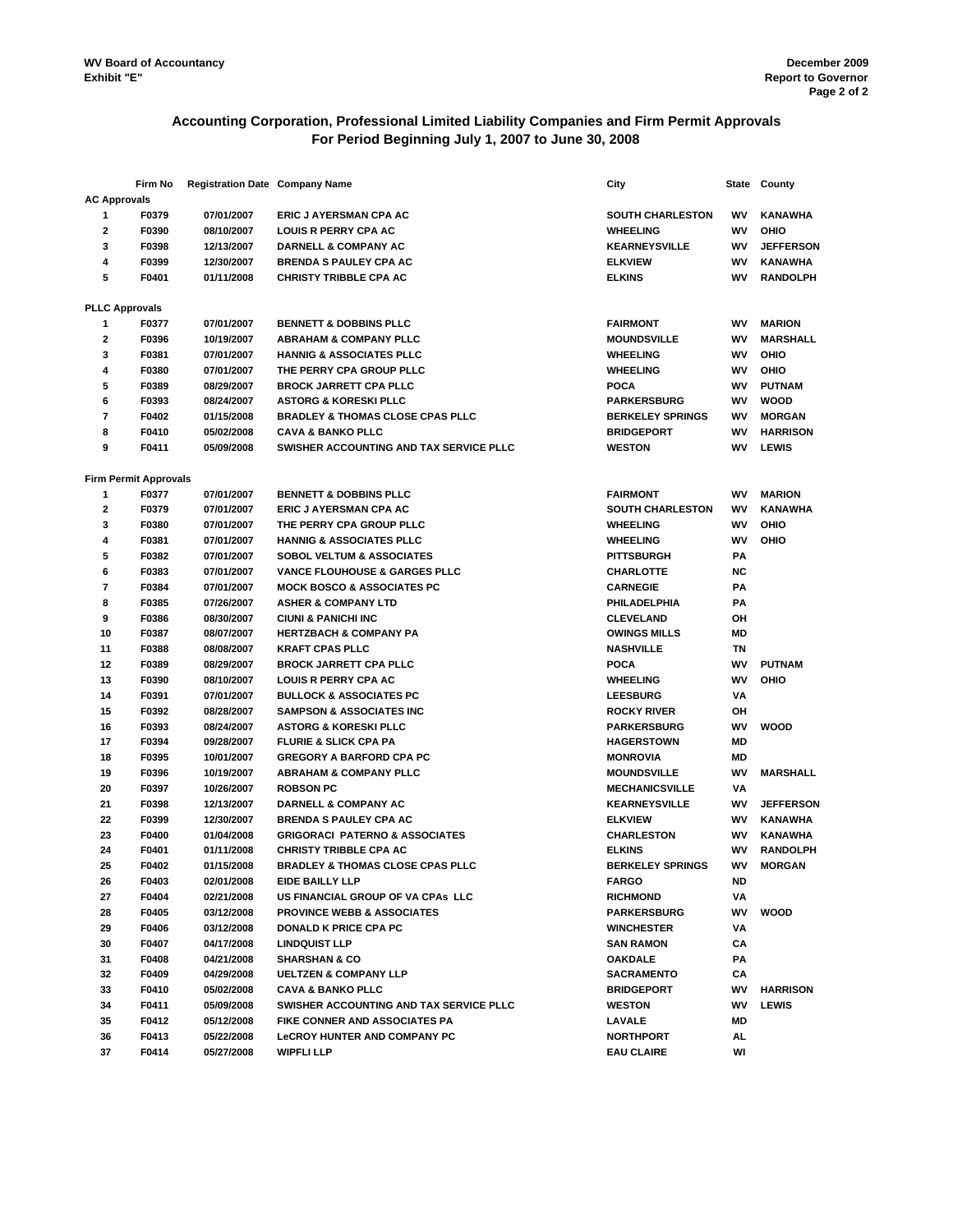# **Firm and Individual Practitioner Authorizations Approved For Period Beginning July 1, 2008 to June 30, 2009**

|              | <b>Firm Authorizations Approvals</b> |                                                       |                                                            |                       |           |                 |
|--------------|--------------------------------------|-------------------------------------------------------|------------------------------------------------------------|-----------------------|-----------|-----------------|
| 1            | F0255                                | 07/01/2008                                            | <b>CUNNINGHAM HUGHAN &amp; CO INC</b>                      | <b>CARNEGIE</b>       | <b>PA</b> |                 |
| $\mathbf{2}$ | F0396                                | 07/01/2008                                            | <b>ABRAHAM &amp; CO PLLC</b>                               | <b>MOUNDSVILLE</b>    | WV        | <b>MARSHALL</b> |
| 3            | F0411                                | 07/01/2008                                            | SWISHER ACCOUNTING & TAX SERVICE PLL(WESTON                |                       | WV        | <b>LEWIS</b>    |
| 4            | F0415                                | 07/01/2008                                            | <b>J B MERRITT &amp; ASSOCIATES LLC</b>                    | <b>LEXINGTON</b>      | <b>SC</b> |                 |
| 5            | F0416                                | 07/01/2008                                            | <b>BRIXEY &amp; MEYER INC</b>                              | <b>MIAMISBURG</b>     | OH        |                 |
| 6            | F0388                                | 07/14/2008                                            | <b>KRAFT CPAS PLLC</b>                                     | <b>NASHVILLE</b>      | TN        |                 |
| 7            | F0417                                | 09/17/2008                                            | <b>HAWLEY &amp; MENEFEE PLLC</b>                           | <b>CHARLESTON</b>     | WV        | <b>KANAWHA</b>  |
| 8            | F0419                                | 08/16/2008                                            | <b>J SCOTT MAZUR CPA</b>                                   | <b>SEWICKLEY</b>      | <b>PA</b> |                 |
| 9            | F0420                                | 10/06/2009                                            | <b>DEEMER DANA &amp; FROEHLE LLP</b>                       | <b>SAVANNAH</b>       | GΑ        |                 |
| 10           | F0421                                | 09/01/2008                                            | <b>CROWE HORWATH LLP</b>                                   | <b>SOUTH BEND</b>     | IN        |                 |
| 11           | F0422                                | 11/12/2008                                            | <b>GEORGE S DAUGHARTY CPA PC</b>                           | <b>WOODSTOCK</b>      | VA        |                 |
| 12           | F0423                                | 11/12/2008                                            | <b>DAVIS &amp; COMPANY</b>                                 | <b>COLUMBIA</b>       | <b>SC</b> |                 |
| 13           | F0424                                | 11/17/2008                                            | <b>SPENCER CPA &amp; ASSOCIATES PLLC</b>                   | <b>BUCKHANNON</b>     | WV        | <b>UPSHUR</b>   |
| 14           | F0426                                | 11/24/2008                                            | <b>RECTOR LINDSAY &amp; REEDER PC</b>                      | <b>SNELLVILLE</b>     | GΑ        |                 |
| 15           | F0429                                | 12/29/2008                                            | <b>GRIFFITH &amp; ASSOCIATES PLLC</b>                      | <b>ALUM CREEK</b>     | WV        | <b>KANAWHA</b>  |
| 16           | F0428                                | 12/29/2008                                            | <b>COLE &amp; ASSOCIATES CPAS LLC</b>                      | <b>ROANOKE</b>        | VA        |                 |
| 17           | F0431                                | 01/29/2009                                            | <b>BERNARD ROBINSON &amp; CO LLP</b>                       | <b>GREENSBORO</b>     | <b>NC</b> |                 |
| 18           | F0432                                | 02/02/2009                                            | <b>JAMES W LOAR CPA PLLC</b>                               | <b>HURRICANE</b>      | WV        | <b>PUTNAM</b>   |
| 19           | F0434                                | 03/11/2009                                            | <b>SMITH &amp; COMPANY CPA AC</b>                          | <b>BEAVER</b>         | WV        | <b>RALEIGH</b>  |
| 20           | F0435                                | 03/24/2009                                            | <b>LAMBRIDES LAMOS TAYLOR CPAS LLP</b>                     | <b>EAST NORTHPORT</b> | <b>NY</b> |                 |
| 21           | F0436                                | 03/25/2009                                            | <b>HILDEBRAND LIMPARIS &amp; ASSOCIATES CPA! FREDERICK</b> |                       | MD        |                 |
| 22           | F0437                                | 04/27/2009                                            | <b>GUTHRIE BELCZYK &amp; ASSOCIATES</b>                    | <b>WASHINGTON</b>     | <b>PA</b> |                 |
|              |                                      |                                                       |                                                            |                       |           |                 |
|              |                                      | <b>Individual Practitioner Authorization Aprovals</b> |                                                            |                       |           |                 |

# **1 WV004511 11/05/2008 RICHARD B ROCK CPA CLARKSBURG WV HARRISON Firm and Individual Practitioner Authorizations Approved**

**For Period Beginning July 1, 2007 to June 30, 2008**

| <b>Registration Date</b><br><b>Firm Name</b><br><b>BDO SEIDMAN</b><br><b>BENNETT &amp; DOBBINS PLLC</b><br>THE PERRY CPA GROUP PLLC<br><b>HANNIG &amp; ASSOCIATES PLLC</b><br><b>SOBOL VELTUM &amp; ASSOCIATES</b><br><b>VANCE FLOUHOUSE &amp; GARGES PLLC</b><br><b>MOCK BOSCO &amp; ASSOCIATES PC</b><br><b>ASHER &amp; COMPANY LTD</b><br><b>CIUNI &amp; PANICHI INC</b><br><b>HERTZBACH &amp; COMPANY PA</b><br><b>SAMPSON &amp; ASSOCIATES INC</b><br><b>ASTORG &amp; KORESKI PLLC</b> | City<br><b>GRAND RAPIDS</b><br><b>FAIRMONT</b><br><b>WHEELING</b><br><b>WHEELING</b><br><b>PITTSBURGH</b><br><b>CHARLOTTE</b><br><b>CARNEGIE</b><br><b>PHILADELPHIA</b><br><b>CLEVELAND</b><br><b>OWINGS MILLS</b><br><b>ROCKY RIVER</b><br><b>PARKERSBURG</b> | <b>State</b><br>MI<br>WV<br><b>WV</b><br><b>WV</b><br><b>PA</b><br><b>NC</b><br>PA<br>PA<br>OH<br>MD<br>OH<br><b>WV</b> | County<br><b>MARION</b><br>OHIO<br>OHIO |
|---------------------------------------------------------------------------------------------------------------------------------------------------------------------------------------------------------------------------------------------------------------------------------------------------------------------------------------------------------------------------------------------------------------------------------------------------------------------------------------------|----------------------------------------------------------------------------------------------------------------------------------------------------------------------------------------------------------------------------------------------------------------|-------------------------------------------------------------------------------------------------------------------------|-----------------------------------------|
|                                                                                                                                                                                                                                                                                                                                                                                                                                                                                             |                                                                                                                                                                                                                                                                |                                                                                                                         |                                         |
|                                                                                                                                                                                                                                                                                                                                                                                                                                                                                             |                                                                                                                                                                                                                                                                |                                                                                                                         |                                         |
|                                                                                                                                                                                                                                                                                                                                                                                                                                                                                             |                                                                                                                                                                                                                                                                |                                                                                                                         |                                         |
|                                                                                                                                                                                                                                                                                                                                                                                                                                                                                             |                                                                                                                                                                                                                                                                |                                                                                                                         |                                         |
|                                                                                                                                                                                                                                                                                                                                                                                                                                                                                             |                                                                                                                                                                                                                                                                |                                                                                                                         |                                         |
|                                                                                                                                                                                                                                                                                                                                                                                                                                                                                             |                                                                                                                                                                                                                                                                |                                                                                                                         |                                         |
|                                                                                                                                                                                                                                                                                                                                                                                                                                                                                             |                                                                                                                                                                                                                                                                |                                                                                                                         |                                         |
|                                                                                                                                                                                                                                                                                                                                                                                                                                                                                             |                                                                                                                                                                                                                                                                |                                                                                                                         |                                         |
|                                                                                                                                                                                                                                                                                                                                                                                                                                                                                             |                                                                                                                                                                                                                                                                |                                                                                                                         |                                         |
|                                                                                                                                                                                                                                                                                                                                                                                                                                                                                             |                                                                                                                                                                                                                                                                |                                                                                                                         |                                         |
|                                                                                                                                                                                                                                                                                                                                                                                                                                                                                             |                                                                                                                                                                                                                                                                |                                                                                                                         |                                         |
|                                                                                                                                                                                                                                                                                                                                                                                                                                                                                             |                                                                                                                                                                                                                                                                |                                                                                                                         |                                         |
|                                                                                                                                                                                                                                                                                                                                                                                                                                                                                             |                                                                                                                                                                                                                                                                |                                                                                                                         | <b>WOOD</b>                             |
| <b>FLURIE &amp; SLICK CPA PA</b>                                                                                                                                                                                                                                                                                                                                                                                                                                                            | <b>HAGERSTOWN</b>                                                                                                                                                                                                                                              | MD                                                                                                                      |                                         |
| <b>GRIGORACI PATERNO &amp; ASSOCIATES</b>                                                                                                                                                                                                                                                                                                                                                                                                                                                   | <b>CHARLESTON</b>                                                                                                                                                                                                                                              | <b>WV</b>                                                                                                               | <b>KANAWHA</b>                          |
| <b>CHRISTY TRIBBLE CPA AC</b>                                                                                                                                                                                                                                                                                                                                                                                                                                                               | <b>ELKINS</b>                                                                                                                                                                                                                                                  | WV                                                                                                                      | <b>RANDOLPH</b>                         |
| <b>BRADLEY &amp; THOMAS CLOSE CPAS PLLC</b>                                                                                                                                                                                                                                                                                                                                                                                                                                                 | <b>BERKELEY SPRINGS</b>                                                                                                                                                                                                                                        | <b>WV</b>                                                                                                               | <b>MORGAN</b>                           |
| <b>EIDE BAILLY LLP</b>                                                                                                                                                                                                                                                                                                                                                                                                                                                                      | <b>FARGO</b>                                                                                                                                                                                                                                                   | <b>ND</b>                                                                                                               |                                         |
| <b>LINDQUIST LLP</b>                                                                                                                                                                                                                                                                                                                                                                                                                                                                        | <b>SAN RAMON</b>                                                                                                                                                                                                                                               | CA                                                                                                                      |                                         |
| <b>SHARSHAN &amp; CO</b>                                                                                                                                                                                                                                                                                                                                                                                                                                                                    | <b>OAKDALE</b>                                                                                                                                                                                                                                                 | PA                                                                                                                      |                                         |
| <b>CAVA &amp; BANKO PLLC</b>                                                                                                                                                                                                                                                                                                                                                                                                                                                                | <b>BRIDGEPORT</b>                                                                                                                                                                                                                                              | <b>WV</b>                                                                                                               | <b>HARRISON</b>                         |
| <b>FIKE CONNER AND ASSOCIATES PA</b>                                                                                                                                                                                                                                                                                                                                                                                                                                                        | <b>LAVALE</b>                                                                                                                                                                                                                                                  | MD                                                                                                                      |                                         |
| <b>LeCROY HUNTER AND COMPANY PC</b>                                                                                                                                                                                                                                                                                                                                                                                                                                                         | <b>NORTHPORT</b>                                                                                                                                                                                                                                               | AL                                                                                                                      |                                         |
|                                                                                                                                                                                                                                                                                                                                                                                                                                                                                             | <b>EAU CLAIRE</b>                                                                                                                                                                                                                                              | WI                                                                                                                      |                                         |
|                                                                                                                                                                                                                                                                                                                                                                                                                                                                                             | <b>WIPFLI LLP</b>                                                                                                                                                                                                                                              |                                                                                                                         |                                         |

|        | <b>WV001420A</b> | 2/28/2007  | <b>LISA K. THORNBURG</b> | <b>MILTON</b>   | W٧ | <b>CABELL</b> |
|--------|------------------|------------|--------------------------|-----------------|----|---------------|
| $\sim$ | <b>WVPA0605A</b> | 03/08/2008 | <b>ROBERT L BOORD</b>    | <b>WHEELING</b> | w۱ | оніс          |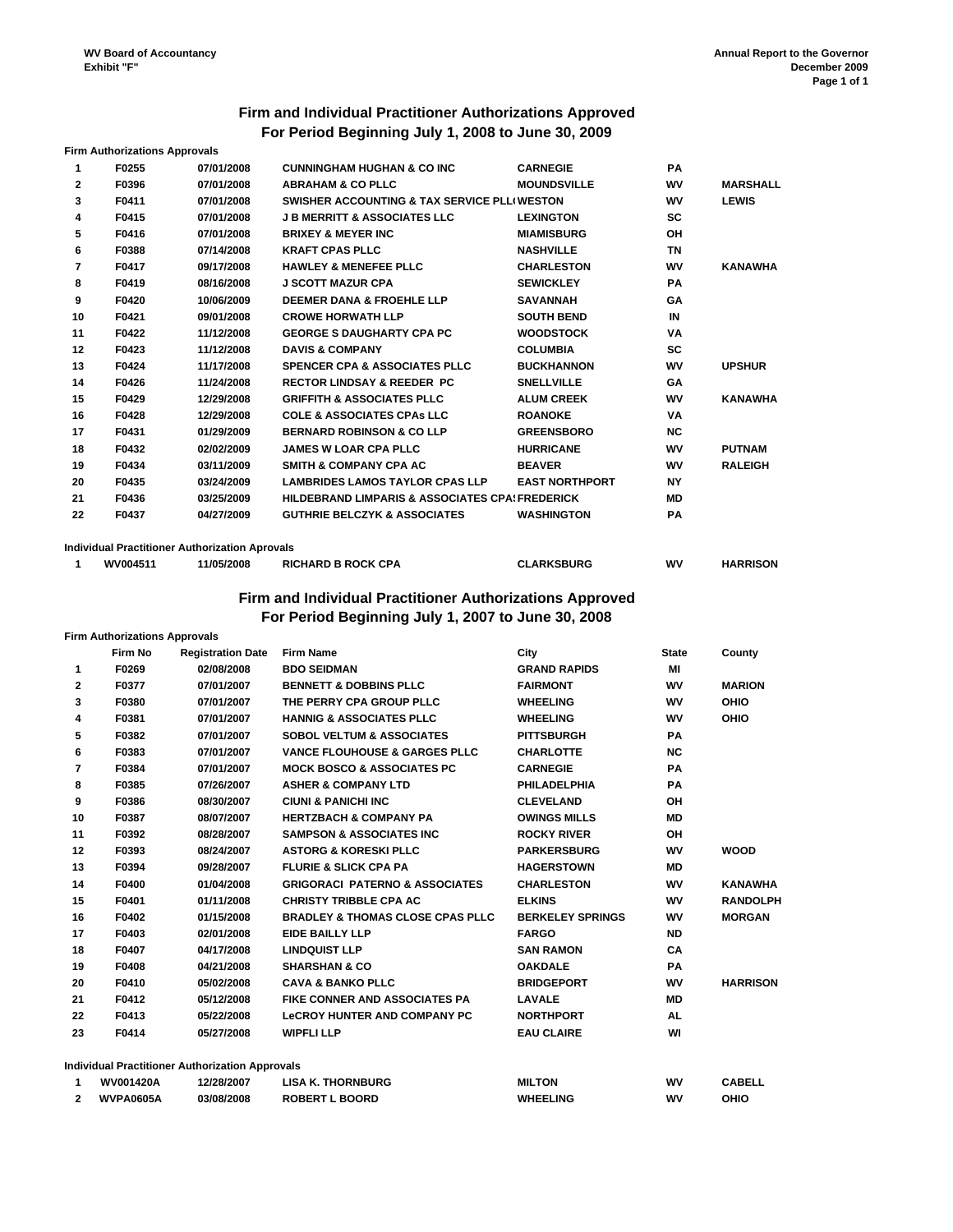# **Number of Licensees by County For Period Beginning July 1, 2008 to June 30, 2009**

| $\overline{1}$ or $\overline{1}$ errod beginning Jury 1, 2000 to June Jo, 2003 |                            |
|--------------------------------------------------------------------------------|----------------------------|
| <b>County</b>                                                                  | <b>Number of Licensees</b> |
| Barbour                                                                        | 10                         |
| Berkeley                                                                       | 36                         |
| Boone                                                                          | 5                          |
| <b>Braxton</b>                                                                 | $\overline{2}$             |
| <b>Brooke</b>                                                                  | 8                          |
| Cabell                                                                         | 139                        |
|                                                                                |                            |
| Calhoun                                                                        | $\mathsf 0$                |
| Clay                                                                           | $\overline{c}$             |
| Doddridge                                                                      | 0                          |
| Fayette                                                                        | 22                         |
| Gilmer                                                                         | 5                          |
| Grant                                                                          | $\overline{\mathbf{4}}$    |
| Greenbrier                                                                     | 16                         |
| Hampshire                                                                      | 6                          |
|                                                                                |                            |
| Hancock                                                                        | 10                         |
| Hardy                                                                          | 6                          |
| Harrison                                                                       | 83                         |
| Jackson                                                                        | 12                         |
| Jefferson                                                                      | 30                         |
| Kanawha                                                                        | 464                        |
| Lewis                                                                          | 9                          |
| Lincoln                                                                        | 3                          |
|                                                                                |                            |
| Logan                                                                          | 12                         |
| Marion                                                                         | 50                         |
| Marshall                                                                       | 9                          |
| Mason                                                                          | 8                          |
| McDowell                                                                       | $\overline{c}$             |
| Mercer                                                                         | 52                         |
| Mineral                                                                        | 6                          |
| Mingo                                                                          | 11                         |
| Monongalia                                                                     | 113                        |
|                                                                                |                            |
| Monroe                                                                         | 3                          |
| Morgan                                                                         | 3                          |
| Nicholas                                                                       | 24                         |
| Ohio                                                                           | 85                         |
| Pendleton                                                                      | 0                          |
| Pleasants                                                                      | 0                          |
| Pocahontas                                                                     | 1                          |
| Preston                                                                        | 19                         |
|                                                                                |                            |
| Putnam                                                                         | 52<br>61                   |
| Raleigh                                                                        |                            |
| Randolph                                                                       | 21                         |
| Richie                                                                         | $\overline{c}$             |
| Roane                                                                          | 4                          |
| <b>Summers</b>                                                                 | 5                          |
| Taylor                                                                         | $\overline{7}$             |
| Tucker                                                                         | 1                          |
| Tyler                                                                          | $\mathbf{1}$               |
| Upshur                                                                         | 16                         |
|                                                                                |                            |
| Wayne                                                                          | $\overline{\mathbf{4}}$    |
| Webster                                                                        | $\mathbf{1}$               |
| Wetzel                                                                         | $\overline{7}$             |
| Wirt                                                                           | $\mathbf{1}$               |
| Wood                                                                           | 83                         |
| Wyoming                                                                        | $\overline{\mathbf{4}}$    |
| Out-of-State                                                                   | 40Z                        |
|                                                                                |                            |
|                                                                                |                            |
| <b>Total</b>                                                                   | 1947                       |